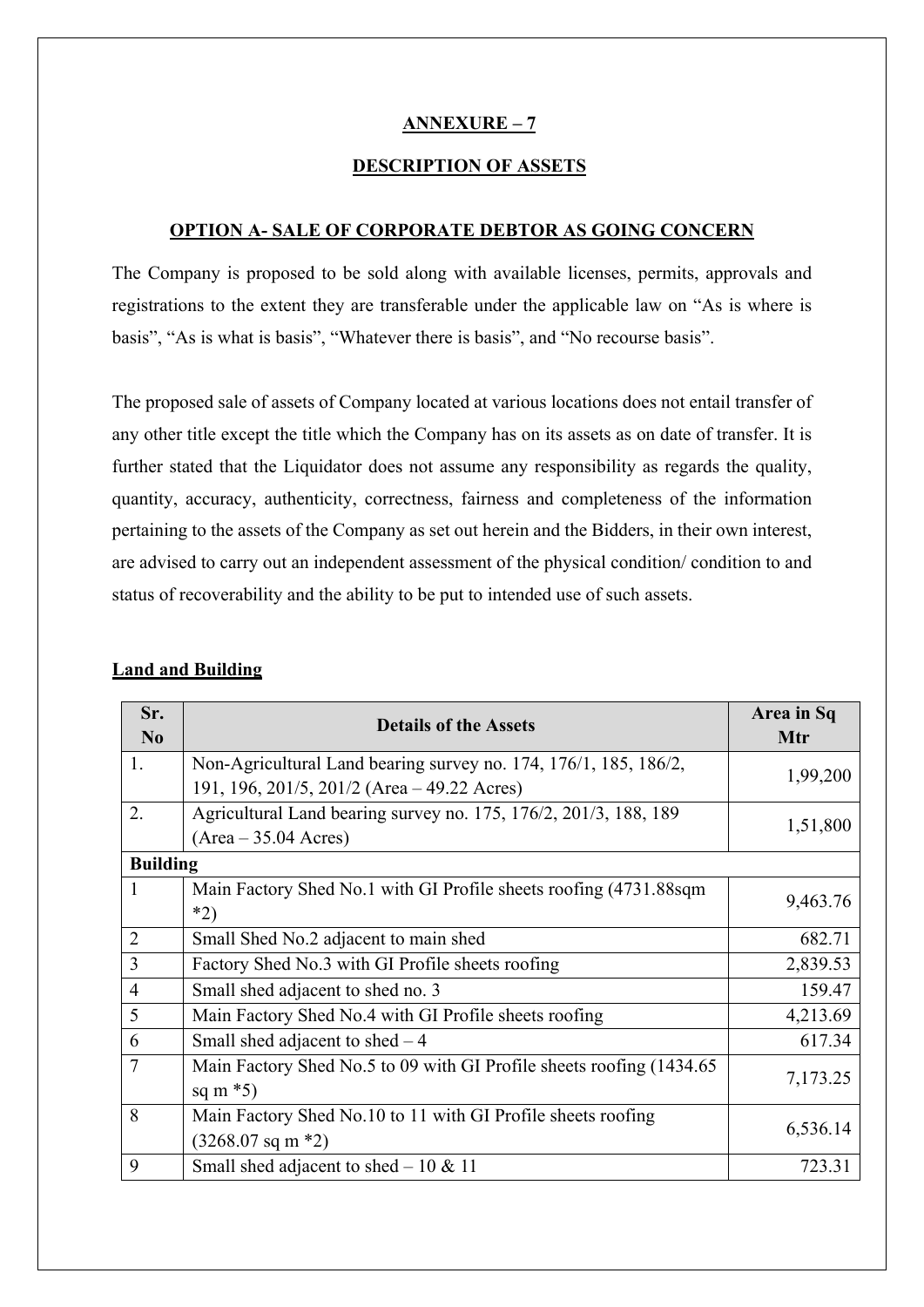| -10 | Shed No 12 with steel frame structure                   | 12,994.54 |
|-----|---------------------------------------------------------|-----------|
|     | Shed No 12 with steel frame structure                   | 8,116.24  |
|     | RCC frame structure for ground, first and seventh floor | 744.00    |
|     | GF-RCC frame structure for sub-station                  | 220.00    |
| ψT  | $T^*$ '1 1'<br>$T^{\ast}$ . 1<br>$1 \, \text{m}$ '11'   |           |

\* Land area is as per Title search report and Building area is as per Building plan.

## **Financial Assets:**

| <b>Particulars</b>                             | Value     |
|------------------------------------------------|-----------|
| <b>Electricity Security Deposit Receivable</b> | 37,68,667 |
| Total                                          | 37,68,667 |

# **Plant & Machinery**

| <b>Shed Location</b>                   | <b>Type of</b><br><b>Machine</b> | <b>Description</b>                                      | <b>Make</b>        | Qty<br><b>Actual</b> |
|----------------------------------------|----------------------------------|---------------------------------------------------------|--------------------|----------------------|
| Opposite to<br>Aluminium<br>Alloy Shed | Weighing Bridge                  | Capacity - 80 MT                                        |                    | $\mathbf{1}$         |
| Scrap Shed                             | Weighing Bridge                  | Capacity - 10 MT                                        |                    | 5                    |
| Substation                             | Power<br>Transformer             | 33/11 KV, 6.5 MVA                                       |                    | $\overline{2}$       |
| Substation                             |                                  | REPL make 11 kV E xipe<br>Indoor/Outdoor                | <b>REPL</b>        |                      |
| Substation                             |                                  | 33 KV line work                                         |                    |                      |
| Substation                             | <b>VCB</b> Panel                 | 11 KVI/D type VCB panel                                 | <b>PCE</b> Systems |                      |
| Substation                             |                                  | Lighting arrangement for<br>construction purpose        |                    |                      |
| Substation                             |                                  | 11 KV line shifting work                                |                    |                      |
| Substation                             | LT Line                          | LT line shifting work                                   |                    |                      |
| Substation                             |                                  | Services                                                |                    |                      |
| Substation                             | LT Panel                         | LT Panel for 4 units                                    | <b>PCE</b> Systems |                      |
| Substation                             |                                  | 33 KV substation work                                   |                    |                      |
| Substation                             |                                  | Lighting arrangement for<br>construction purpose        |                    | LOT                  |
| Substation                             |                                  | 33 KV overhead line                                     |                    |                      |
| Substation                             |                                  | 33 kV Double pole cut<br>point for overhead line        |                    |                      |
| Substation                             |                                  | 33 KV underground cable                                 |                    |                      |
| Substation                             |                                  | 33 KV underground cable<br>for Railway Crossing         |                    |                      |
| Substation                             |                                  | 33 KV Cable Joint and<br>Terminations                   |                    |                      |
| Substation                             |                                  | 33 KV O/D and 11 KV $\overline{I/D}$<br>type substation |                    |                      |
| Substation                             |                                  | 33 KV Bay at Akashwani<br>Substation                    |                    |                      |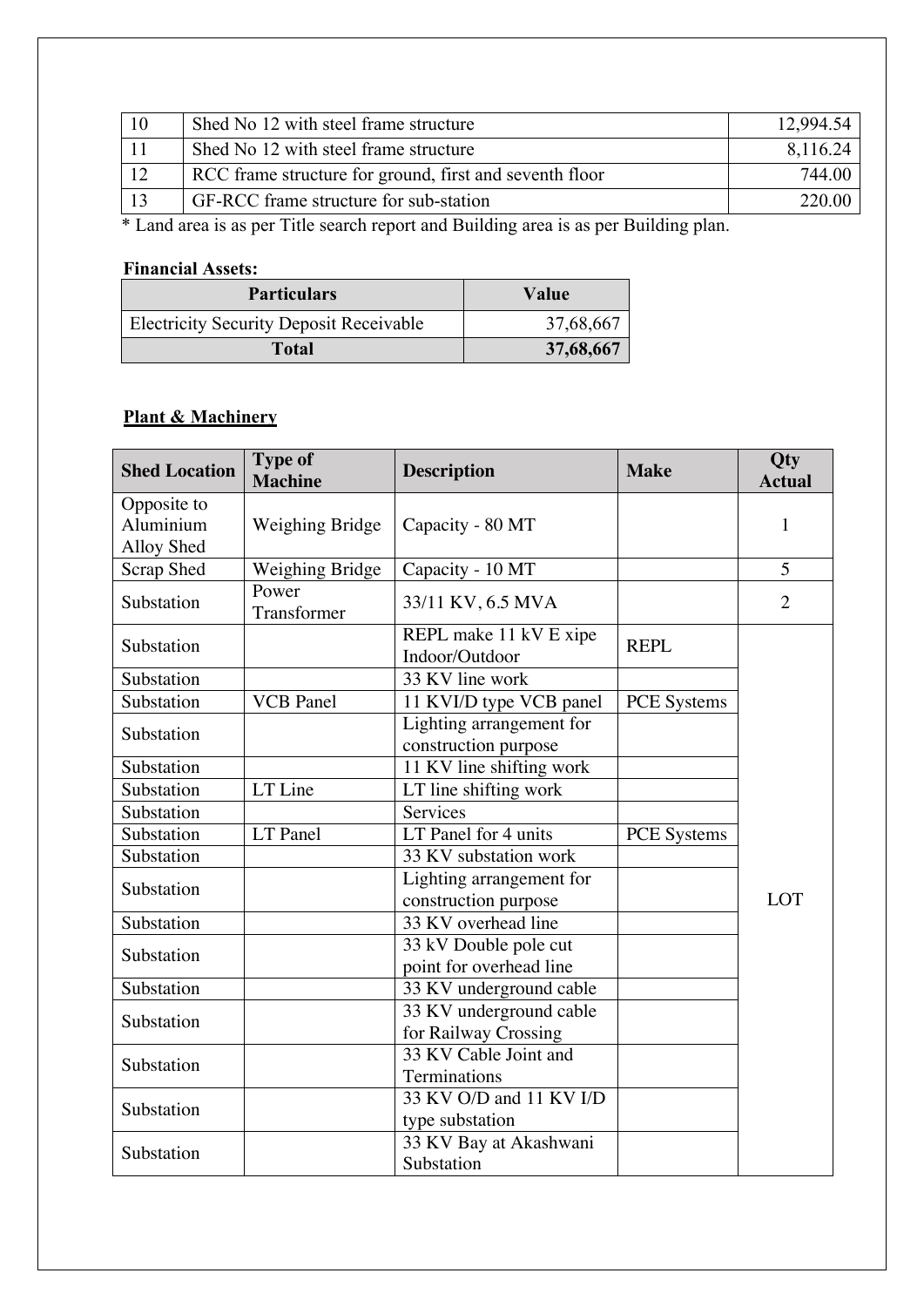| Substation   |                                                        | 33KV HT Line Charging                                                                                                                                         |                                              |                |
|--------------|--------------------------------------------------------|---------------------------------------------------------------------------------------------------------------------------------------------------------------|----------------------------------------------|----------------|
| Aluminium    | LT/HT Panel-11                                         | Electrical installation in                                                                                                                                    | <b>PCE</b> Systems                           |                |
| Alloy Shed   | KV                                                     | Aluminium Alloy shed                                                                                                                                          |                                              |                |
| Aluminium    | Air Conditioner                                        | At laboratory                                                                                                                                                 | Diakin                                       | 5              |
| Alloy Shed   |                                                        |                                                                                                                                                               |                                              |                |
| Site Office  | Air Conditioner                                        |                                                                                                                                                               | Diakin                                       | 3              |
| Machine Shed |                                                        | Chuck Size - 250 mm,<br>Max. Turning Dia. - 370<br>mm, Max. Turning Length<br>- 670 mm, 3000 RPM,<br>Mega Jobber.                                             | <b>ACE</b><br><b>DESIGNERS</b><br>LIMITED.   | 3              |
| Machine Shed | <b>CNC TURNING</b><br><b>CENTER</b>                    | Chuck Size - 165 mm,<br>Max. Turning Dia. - 200<br>mm, Max. Turning Length<br>- 262 mm, 4500 RPM.<br>Smartum CNC Lathe fully<br>packed with FANUC<br>software | Lakshmi<br>Machine<br>Works Ltd.             | 3              |
| Machine Shed |                                                        | LX-20T, L3 CNC, Packed<br>with FANUC                                                                                                                          | Lakshmi<br>Machine<br>Works Ltd.             | 3              |
| Machine Shed |                                                        | Chuck Size - 200 mm,<br>Max. Turning Dia. - 265<br>mm, Max. Turning Length<br>- 400 mm, 4000 RPM                                                              | Jyoti CNC<br>Automation<br>Ltd.              | 3              |
| Machine Shed | <b>Vertical Machine</b><br>Center                      | Table Size - 1000 x 450<br>mm, Pallet Size - 800 x<br>430                                                                                                     | <b>Bharat Fritz</b><br>Werner Ltd.           | $\mathbf{1}$   |
| Machine Shed | <b>Vertical Machine</b><br>Center                      | mm<br>Table Size - 1250 x 600<br>mm, Pallet Size - 1050 x<br>510 mm                                                                                           | <b>Bharat Fritz</b><br>Werner Ltd.           | 1              |
| Machine Shed | <b>High Speed</b><br>Horizontal<br>Machining<br>Center | Pallet Size - 500 x 500 mm                                                                                                                                    | <b>Bharat Fritz</b><br>Werner Ltd.           | 1              |
| Machine Shed | Electric<br>Discharge<br>Machine                       | Work Tank Size - 2100 x<br>1050 x 650                                                                                                                         | Electronica<br>Hightech<br>Machine<br>Tools. | $\overline{2}$ |
| Machine Shed | Conventional<br>Lathe Machine                          | Model - Olympic, Capacity<br>$-7"$                                                                                                                            | <b>JAMNAGAR</b><br><b>MACHINE</b><br>TOOLS.  | 4              |
| Machine Shed | Conventional<br>Lathe Machine                          | Model - Olympic, Capacity<br>$-9"$                                                                                                                            | <b>JAMNAGAR</b><br><b>MACHINE</b><br>TOOLS.  | $\overline{2}$ |
| Machine Shed | Conventional<br>Lathe Machine                          | Model - Olympic, Capacity<br>$-10"$                                                                                                                           | <b>JAMNAGAR</b><br><b>MACHINE</b><br>TOOLS.  | $\overline{2}$ |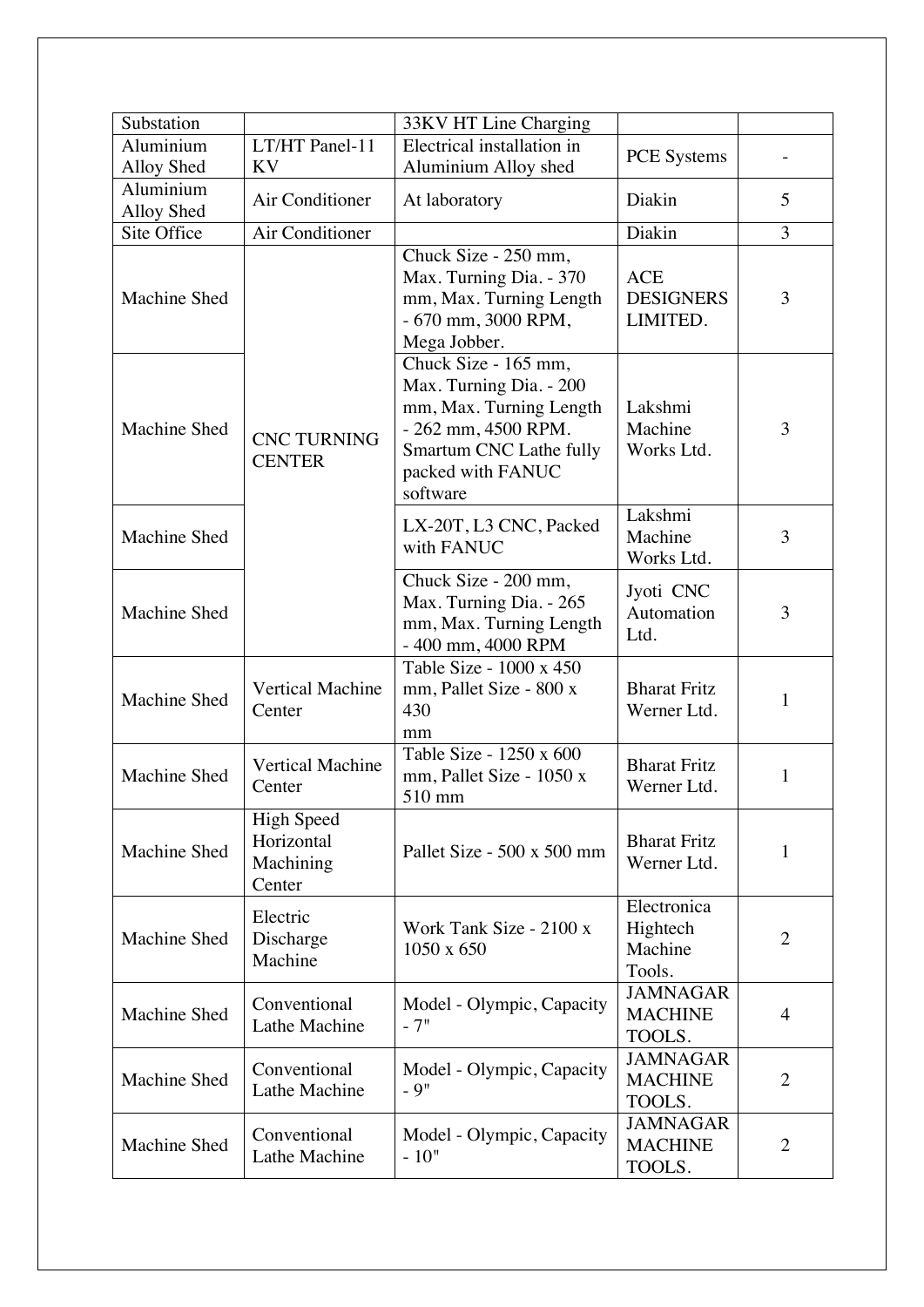| Machine Shed            | <b>Spark Erosion</b><br>O <sub>il</sub> | Drums -3 capacity in litres<br>not known, but kept in<br>packed condition                          |                              | 3              |
|-------------------------|-----------------------------------------|----------------------------------------------------------------------------------------------------|------------------------------|----------------|
| Machine Shed            | <b>Hand Trolley</b>                     | for Material Handling,<br>kept besides EDM<br>Machine                                              |                              | $\overline{2}$ |
| Aluminium<br>Alloy Shed | Transformer                             | Capacity - 2500 KVA                                                                                |                              | $\mathbf{1}$   |
| Forging Shed            | Distribution<br>Transformer             | CAHORS make 1600<br>KVA,<br>11kV/0.433 kV Oil Type<br><b>Distribution Transformer</b>              | <b>CAHORS</b>                | $\mathbf{1}$   |
| Machine Shed            | Distribution<br>Transformer             | CAHORS make 630 KVA,<br>11kV/0.433 kV Oil Type<br><b>Distribution Transformer</b>                  | <b>CAHORS</b>                | $\mathbf{1}$   |
| Forging Shed            | Panels                                  | Panels and Switch gears                                                                            | PCE Systems                  | 11             |
| Machine Shed            | Panels                                  | Panels and Switch gears                                                                            | PCE Systems                  | 14             |
| Scrap Shed              | Panels                                  | Panel, kept in from of<br>Store -4                                                                 | PCE Systems                  | $\mathbf{1}$   |
| Substation              | Power<br>Distribution<br>Transformer    | Installed at substation for<br>commercial LT connection<br>Capacity -315 KVA Bharat<br>Electricals |                              | $\mathbf{1}$   |
| Scrap Shed              | Extrusion<br><b>Machinery Parts</b>     | 18 MN & 10 MN Press &<br>accessories                                                               | <b>SMS</b> Meer<br>India Ltd | $\overline{2}$ |
| Scrap Shed              | Extrusion<br><b>Machinery Parts</b>     | Belt No.3 for stretcher<br>Feeding                                                                 | <b>SMS</b> Meer<br>India Ltd | $\overline{2}$ |
| Scrap Shed              | Extrusion<br><b>Machinery Parts</b>     | <b>Ageing Furnace</b>                                                                              | <b>SMS</b> Meer<br>India Ltd | 3 Set          |
| Scrap Shed              | Extrusion<br><b>Machinery Parts</b>     | <b>Ageing Furnace</b>                                                                              | <b>SMS</b> Meer<br>India Ltd | 3 Set          |
| Scrap Shed              | Extrusion<br><b>Machinery Parts</b>     | Conveyor                                                                                           | <b>SMS</b> Meer<br>India Ltd | 2 Set          |
| Scrap Shed              | Extrusion<br><b>Machinery Parts</b>     | Kevlar Belt                                                                                        | <b>SMS</b> Meer<br>India Ltd | 3 Set          |
| Scrap Shed              | Extrusion<br><b>Machinery Parts</b>     | Kevlar Belt                                                                                        | <b>SMS</b> Meer<br>India Ltd | 2 Set          |
| Scrap Shed              | Extrusion<br><b>Machinery Parts</b>     | Roller Conveyor                                                                                    | <b>SMS</b> Meer<br>India Ltd | 1 Set          |
| Scrap Shed              | Extrusion<br><b>Machinery Parts</b>     | <b>Belt Conveyor</b>                                                                               | <b>SMS</b> Meer<br>India Ltd | 2 Set          |
| Scrap Shed              | Extrusion<br><b>Machinery Parts</b>     | Discharge Translator                                                                               | <b>SMS</b> Meer<br>India Ltd | 2 Set          |
| Scrap Shed              | Extrusion<br><b>Machinery Parts</b>     | Roller Conveyor                                                                                    | <b>SMS</b> Meer<br>India Ltd | 1 Set          |
| Scrap Shed              | Extrusion<br><b>Machinery Parts</b>     | <b>Tilting Table</b>                                                                               | <b>SMS</b> Meer<br>India Ltd | 1 Set          |
| <b>Scrap Shed</b>       | Extrusion<br><b>Machinery Parts</b>     | Driver & frame                                                                                     | <b>SMS</b> Meer<br>India Ltd | 1 Set          |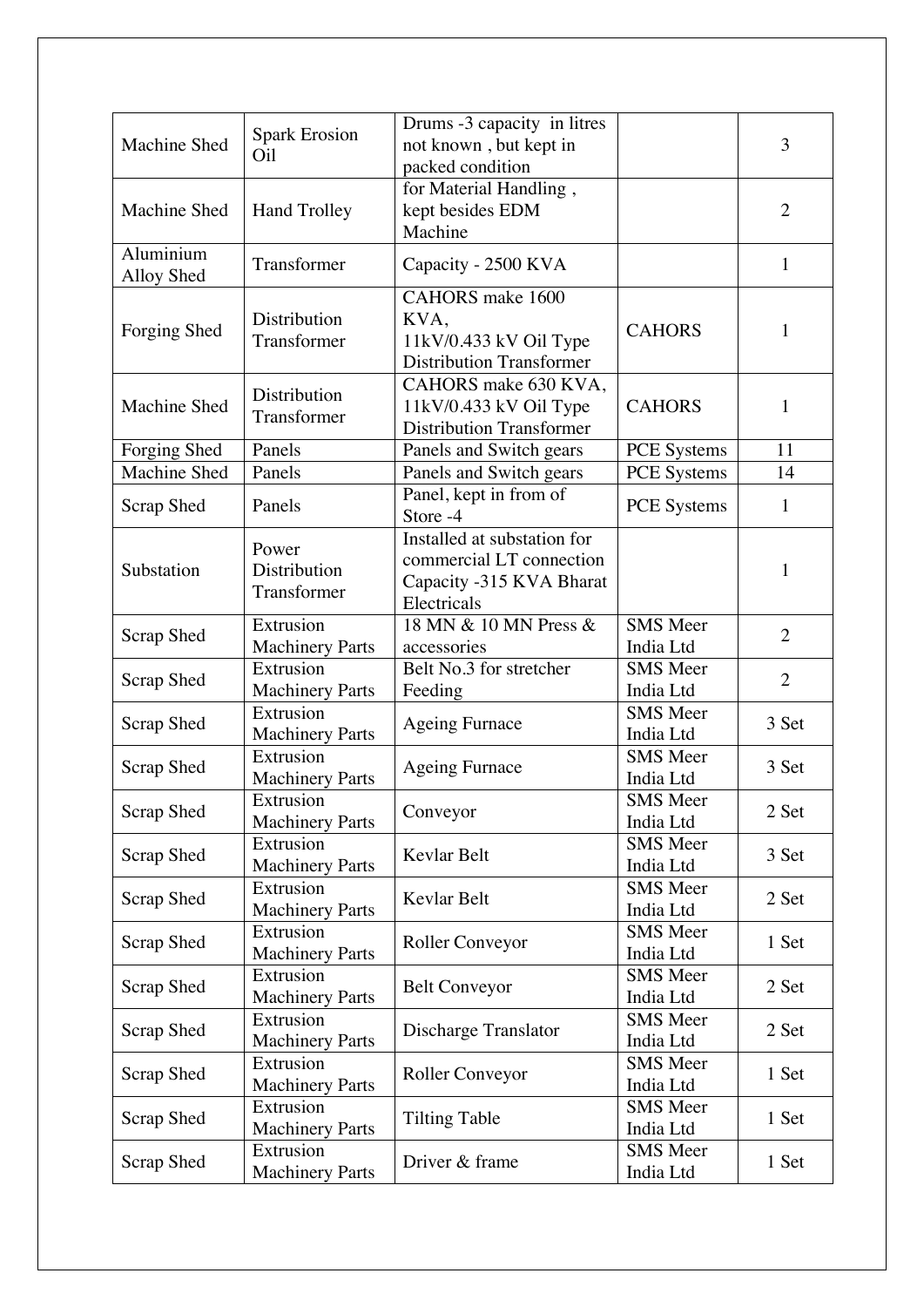| <b>SMS</b> Meer<br>Extrusion<br>10 MN items<br>1 Set<br>Scrap Shed<br><b>Machinery Parts</b><br>India Ltd<br>Extrusion<br><b>SMS</b> Meer<br>10 MN items<br><b>Scrap Shed</b><br>1 Set<br><b>Machinery Parts</b><br>India Ltd<br><b>SMS</b> Meer<br>Extrusion<br>10 MN items<br>1 Set<br>Scrap Shed<br><b>Machinery Parts</b><br>India Ltd<br>Extrusion<br><b>SMS</b> Meer<br>Scrap Shed<br><b>MHS</b> Equipment<br>1 Set<br><b>Machinery Parts</b><br>India Ltd<br>Extrusion<br><b>SMS</b> Meer<br>Scrap Shed<br><b>MHS</b> Equipment<br>1 Set<br><b>Machinery Parts</b><br>India Ltd<br><b>SMS</b> Meer<br>Extrusion<br>Scrap Shed<br>Table, 10 MN<br>1 Set<br><b>Machinery Parts</b><br>India Ltd<br>Extrusion<br><b>SMS</b> Meer<br>1 Set<br>Scrap Shed<br>Table, 18 MN<br><b>Machinery Parts</b><br>India Ltd<br>Extrusion<br><b>SMS</b> Meer<br>1 Set<br>Scrap Shed<br><b>Quench Assy</b><br><b>Machinery Parts</b><br>India Ltd<br><b>SMS</b> Meer<br>Extrusion<br>Scrap Shed<br>Quench Assy<br>1 Set<br><b>Machinery Parts</b><br>India Ltd<br>Extrusion<br><b>SMS</b> Meer<br>1 Set<br>Scrap Shed<br><b>Quench Assy</b><br><b>Machinery Parts</b><br>India Ltd<br>Extrusion<br><b>SMS</b> Meer<br>1 Set<br>Scrap Shed<br><b>Quench Assy</b><br><b>Machinery Parts</b><br>India Ltd<br>Extrusion<br><b>SMS</b> Meer<br>Scrap Shed<br>1 Set<br><b>Quench Assy</b><br><b>Machinery Parts</b><br>India Ltd<br>Extrusion<br><b>SMS</b> Meer<br>Items<br>1 Set<br>Scrap Shed<br><b>Machinery Parts</b><br>India Ltd<br>Extrusion<br><b>SMS</b> Meer<br>Scrap Shed<br>Items<br>1 Set<br><b>Machinery Parts</b><br>India Ltd<br>Extrusion<br><b>SMS</b> Meer<br>1 Set<br><b>Scrap Shed</b><br>Items<br><b>Machinery Parts</b><br>India Ltd<br><b>SMS</b> Meer<br>Extrusion<br>1 Set<br>Scrap Shed<br>Items<br>India Ltd<br><b>Machinery Parts</b><br><b>SMS</b> Meer<br>Extrusion<br>1 Set<br>Scrap Shed<br>Items<br><b>Machinery Parts</b><br>India Ltd<br>Extrusion<br><b>SMS</b> Meer<br>Scrap Shed<br>1 Lot<br>Socket<br><b>Machinery Parts</b><br>India Ltd<br><b>SMS</b> Meer<br>Extrusion<br>30<br>Scrap Shed<br>Clamp<br><b>Machinery Parts</b><br>India Ltd<br>Extrusion<br><b>SMS</b> Meer<br>30<br>Scrap Shed<br>Clamp<br><b>Machinery Parts</b><br>India Ltd<br>Extrusion<br><b>SMS</b> Meer<br>Scrap Shed<br>Socket<br>1 Lot<br><b>Machinery Parts</b><br>India Ltd<br>Extrusion<br><b>SMS</b> Meer<br>Scrap Shed<br>10 MN Die Oven<br>1 Set<br><b>Machinery Parts</b><br>India Ltd<br>Extrusion<br><b>SMS</b> Meer<br>18 MN Die Oven<br><b>Scrap Shed</b><br>1 Set<br><b>Machinery Parts</b><br>India Ltd | Scrap Shed | Extrusion              | 10 MN items | <b>SMS</b> Meer | 1 Set |
|--------------------------------------------------------------------------------------------------------------------------------------------------------------------------------------------------------------------------------------------------------------------------------------------------------------------------------------------------------------------------------------------------------------------------------------------------------------------------------------------------------------------------------------------------------------------------------------------------------------------------------------------------------------------------------------------------------------------------------------------------------------------------------------------------------------------------------------------------------------------------------------------------------------------------------------------------------------------------------------------------------------------------------------------------------------------------------------------------------------------------------------------------------------------------------------------------------------------------------------------------------------------------------------------------------------------------------------------------------------------------------------------------------------------------------------------------------------------------------------------------------------------------------------------------------------------------------------------------------------------------------------------------------------------------------------------------------------------------------------------------------------------------------------------------------------------------------------------------------------------------------------------------------------------------------------------------------------------------------------------------------------------------------------------------------------------------------------------------------------------------------------------------------------------------------------------------------------------------------------------------------------------------------------------------------------------------------------------------------------------------------------------------------------------------------------------------------------------------------------------------------------------------------------------------------------------------------------------------------------------------|------------|------------------------|-------------|-----------------|-------|
|                                                                                                                                                                                                                                                                                                                                                                                                                                                                                                                                                                                                                                                                                                                                                                                                                                                                                                                                                                                                                                                                                                                                                                                                                                                                                                                                                                                                                                                                                                                                                                                                                                                                                                                                                                                                                                                                                                                                                                                                                                                                                                                                                                                                                                                                                                                                                                                                                                                                                                                                                                                                                          |            | <b>Machinery Parts</b> |             | India Ltd       |       |
|                                                                                                                                                                                                                                                                                                                                                                                                                                                                                                                                                                                                                                                                                                                                                                                                                                                                                                                                                                                                                                                                                                                                                                                                                                                                                                                                                                                                                                                                                                                                                                                                                                                                                                                                                                                                                                                                                                                                                                                                                                                                                                                                                                                                                                                                                                                                                                                                                                                                                                                                                                                                                          |            |                        |             |                 |       |
|                                                                                                                                                                                                                                                                                                                                                                                                                                                                                                                                                                                                                                                                                                                                                                                                                                                                                                                                                                                                                                                                                                                                                                                                                                                                                                                                                                                                                                                                                                                                                                                                                                                                                                                                                                                                                                                                                                                                                                                                                                                                                                                                                                                                                                                                                                                                                                                                                                                                                                                                                                                                                          |            |                        |             |                 |       |
|                                                                                                                                                                                                                                                                                                                                                                                                                                                                                                                                                                                                                                                                                                                                                                                                                                                                                                                                                                                                                                                                                                                                                                                                                                                                                                                                                                                                                                                                                                                                                                                                                                                                                                                                                                                                                                                                                                                                                                                                                                                                                                                                                                                                                                                                                                                                                                                                                                                                                                                                                                                                                          |            |                        |             |                 |       |
|                                                                                                                                                                                                                                                                                                                                                                                                                                                                                                                                                                                                                                                                                                                                                                                                                                                                                                                                                                                                                                                                                                                                                                                                                                                                                                                                                                                                                                                                                                                                                                                                                                                                                                                                                                                                                                                                                                                                                                                                                                                                                                                                                                                                                                                                                                                                                                                                                                                                                                                                                                                                                          |            |                        |             |                 |       |
|                                                                                                                                                                                                                                                                                                                                                                                                                                                                                                                                                                                                                                                                                                                                                                                                                                                                                                                                                                                                                                                                                                                                                                                                                                                                                                                                                                                                                                                                                                                                                                                                                                                                                                                                                                                                                                                                                                                                                                                                                                                                                                                                                                                                                                                                                                                                                                                                                                                                                                                                                                                                                          |            |                        |             |                 |       |
|                                                                                                                                                                                                                                                                                                                                                                                                                                                                                                                                                                                                                                                                                                                                                                                                                                                                                                                                                                                                                                                                                                                                                                                                                                                                                                                                                                                                                                                                                                                                                                                                                                                                                                                                                                                                                                                                                                                                                                                                                                                                                                                                                                                                                                                                                                                                                                                                                                                                                                                                                                                                                          |            |                        |             |                 |       |
|                                                                                                                                                                                                                                                                                                                                                                                                                                                                                                                                                                                                                                                                                                                                                                                                                                                                                                                                                                                                                                                                                                                                                                                                                                                                                                                                                                                                                                                                                                                                                                                                                                                                                                                                                                                                                                                                                                                                                                                                                                                                                                                                                                                                                                                                                                                                                                                                                                                                                                                                                                                                                          |            |                        |             |                 |       |
|                                                                                                                                                                                                                                                                                                                                                                                                                                                                                                                                                                                                                                                                                                                                                                                                                                                                                                                                                                                                                                                                                                                                                                                                                                                                                                                                                                                                                                                                                                                                                                                                                                                                                                                                                                                                                                                                                                                                                                                                                                                                                                                                                                                                                                                                                                                                                                                                                                                                                                                                                                                                                          |            |                        |             |                 |       |
|                                                                                                                                                                                                                                                                                                                                                                                                                                                                                                                                                                                                                                                                                                                                                                                                                                                                                                                                                                                                                                                                                                                                                                                                                                                                                                                                                                                                                                                                                                                                                                                                                                                                                                                                                                                                                                                                                                                                                                                                                                                                                                                                                                                                                                                                                                                                                                                                                                                                                                                                                                                                                          |            |                        |             |                 |       |
|                                                                                                                                                                                                                                                                                                                                                                                                                                                                                                                                                                                                                                                                                                                                                                                                                                                                                                                                                                                                                                                                                                                                                                                                                                                                                                                                                                                                                                                                                                                                                                                                                                                                                                                                                                                                                                                                                                                                                                                                                                                                                                                                                                                                                                                                                                                                                                                                                                                                                                                                                                                                                          |            |                        |             |                 |       |
|                                                                                                                                                                                                                                                                                                                                                                                                                                                                                                                                                                                                                                                                                                                                                                                                                                                                                                                                                                                                                                                                                                                                                                                                                                                                                                                                                                                                                                                                                                                                                                                                                                                                                                                                                                                                                                                                                                                                                                                                                                                                                                                                                                                                                                                                                                                                                                                                                                                                                                                                                                                                                          |            |                        |             |                 |       |
|                                                                                                                                                                                                                                                                                                                                                                                                                                                                                                                                                                                                                                                                                                                                                                                                                                                                                                                                                                                                                                                                                                                                                                                                                                                                                                                                                                                                                                                                                                                                                                                                                                                                                                                                                                                                                                                                                                                                                                                                                                                                                                                                                                                                                                                                                                                                                                                                                                                                                                                                                                                                                          |            |                        |             |                 |       |
|                                                                                                                                                                                                                                                                                                                                                                                                                                                                                                                                                                                                                                                                                                                                                                                                                                                                                                                                                                                                                                                                                                                                                                                                                                                                                                                                                                                                                                                                                                                                                                                                                                                                                                                                                                                                                                                                                                                                                                                                                                                                                                                                                                                                                                                                                                                                                                                                                                                                                                                                                                                                                          |            |                        |             |                 |       |
|                                                                                                                                                                                                                                                                                                                                                                                                                                                                                                                                                                                                                                                                                                                                                                                                                                                                                                                                                                                                                                                                                                                                                                                                                                                                                                                                                                                                                                                                                                                                                                                                                                                                                                                                                                                                                                                                                                                                                                                                                                                                                                                                                                                                                                                                                                                                                                                                                                                                                                                                                                                                                          |            |                        |             |                 |       |
|                                                                                                                                                                                                                                                                                                                                                                                                                                                                                                                                                                                                                                                                                                                                                                                                                                                                                                                                                                                                                                                                                                                                                                                                                                                                                                                                                                                                                                                                                                                                                                                                                                                                                                                                                                                                                                                                                                                                                                                                                                                                                                                                                                                                                                                                                                                                                                                                                                                                                                                                                                                                                          |            |                        |             |                 |       |
|                                                                                                                                                                                                                                                                                                                                                                                                                                                                                                                                                                                                                                                                                                                                                                                                                                                                                                                                                                                                                                                                                                                                                                                                                                                                                                                                                                                                                                                                                                                                                                                                                                                                                                                                                                                                                                                                                                                                                                                                                                                                                                                                                                                                                                                                                                                                                                                                                                                                                                                                                                                                                          |            |                        |             |                 |       |
|                                                                                                                                                                                                                                                                                                                                                                                                                                                                                                                                                                                                                                                                                                                                                                                                                                                                                                                                                                                                                                                                                                                                                                                                                                                                                                                                                                                                                                                                                                                                                                                                                                                                                                                                                                                                                                                                                                                                                                                                                                                                                                                                                                                                                                                                                                                                                                                                                                                                                                                                                                                                                          |            |                        |             |                 |       |
|                                                                                                                                                                                                                                                                                                                                                                                                                                                                                                                                                                                                                                                                                                                                                                                                                                                                                                                                                                                                                                                                                                                                                                                                                                                                                                                                                                                                                                                                                                                                                                                                                                                                                                                                                                                                                                                                                                                                                                                                                                                                                                                                                                                                                                                                                                                                                                                                                                                                                                                                                                                                                          |            |                        |             |                 |       |
|                                                                                                                                                                                                                                                                                                                                                                                                                                                                                                                                                                                                                                                                                                                                                                                                                                                                                                                                                                                                                                                                                                                                                                                                                                                                                                                                                                                                                                                                                                                                                                                                                                                                                                                                                                                                                                                                                                                                                                                                                                                                                                                                                                                                                                                                                                                                                                                                                                                                                                                                                                                                                          |            |                        |             |                 |       |
|                                                                                                                                                                                                                                                                                                                                                                                                                                                                                                                                                                                                                                                                                                                                                                                                                                                                                                                                                                                                                                                                                                                                                                                                                                                                                                                                                                                                                                                                                                                                                                                                                                                                                                                                                                                                                                                                                                                                                                                                                                                                                                                                                                                                                                                                                                                                                                                                                                                                                                                                                                                                                          |            |                        |             |                 |       |
|                                                                                                                                                                                                                                                                                                                                                                                                                                                                                                                                                                                                                                                                                                                                                                                                                                                                                                                                                                                                                                                                                                                                                                                                                                                                                                                                                                                                                                                                                                                                                                                                                                                                                                                                                                                                                                                                                                                                                                                                                                                                                                                                                                                                                                                                                                                                                                                                                                                                                                                                                                                                                          |            |                        |             |                 |       |
|                                                                                                                                                                                                                                                                                                                                                                                                                                                                                                                                                                                                                                                                                                                                                                                                                                                                                                                                                                                                                                                                                                                                                                                                                                                                                                                                                                                                                                                                                                                                                                                                                                                                                                                                                                                                                                                                                                                                                                                                                                                                                                                                                                                                                                                                                                                                                                                                                                                                                                                                                                                                                          |            |                        |             |                 |       |
|                                                                                                                                                                                                                                                                                                                                                                                                                                                                                                                                                                                                                                                                                                                                                                                                                                                                                                                                                                                                                                                                                                                                                                                                                                                                                                                                                                                                                                                                                                                                                                                                                                                                                                                                                                                                                                                                                                                                                                                                                                                                                                                                                                                                                                                                                                                                                                                                                                                                                                                                                                                                                          |            |                        |             |                 |       |
|                                                                                                                                                                                                                                                                                                                                                                                                                                                                                                                                                                                                                                                                                                                                                                                                                                                                                                                                                                                                                                                                                                                                                                                                                                                                                                                                                                                                                                                                                                                                                                                                                                                                                                                                                                                                                                                                                                                                                                                                                                                                                                                                                                                                                                                                                                                                                                                                                                                                                                                                                                                                                          |            |                        |             |                 |       |
|                                                                                                                                                                                                                                                                                                                                                                                                                                                                                                                                                                                                                                                                                                                                                                                                                                                                                                                                                                                                                                                                                                                                                                                                                                                                                                                                                                                                                                                                                                                                                                                                                                                                                                                                                                                                                                                                                                                                                                                                                                                                                                                                                                                                                                                                                                                                                                                                                                                                                                                                                                                                                          |            |                        |             |                 |       |
|                                                                                                                                                                                                                                                                                                                                                                                                                                                                                                                                                                                                                                                                                                                                                                                                                                                                                                                                                                                                                                                                                                                                                                                                                                                                                                                                                                                                                                                                                                                                                                                                                                                                                                                                                                                                                                                                                                                                                                                                                                                                                                                                                                                                                                                                                                                                                                                                                                                                                                                                                                                                                          |            |                        |             |                 |       |
|                                                                                                                                                                                                                                                                                                                                                                                                                                                                                                                                                                                                                                                                                                                                                                                                                                                                                                                                                                                                                                                                                                                                                                                                                                                                                                                                                                                                                                                                                                                                                                                                                                                                                                                                                                                                                                                                                                                                                                                                                                                                                                                                                                                                                                                                                                                                                                                                                                                                                                                                                                                                                          |            |                        |             |                 |       |
|                                                                                                                                                                                                                                                                                                                                                                                                                                                                                                                                                                                                                                                                                                                                                                                                                                                                                                                                                                                                                                                                                                                                                                                                                                                                                                                                                                                                                                                                                                                                                                                                                                                                                                                                                                                                                                                                                                                                                                                                                                                                                                                                                                                                                                                                                                                                                                                                                                                                                                                                                                                                                          |            |                        |             |                 |       |
|                                                                                                                                                                                                                                                                                                                                                                                                                                                                                                                                                                                                                                                                                                                                                                                                                                                                                                                                                                                                                                                                                                                                                                                                                                                                                                                                                                                                                                                                                                                                                                                                                                                                                                                                                                                                                                                                                                                                                                                                                                                                                                                                                                                                                                                                                                                                                                                                                                                                                                                                                                                                                          |            |                        |             |                 |       |
|                                                                                                                                                                                                                                                                                                                                                                                                                                                                                                                                                                                                                                                                                                                                                                                                                                                                                                                                                                                                                                                                                                                                                                                                                                                                                                                                                                                                                                                                                                                                                                                                                                                                                                                                                                                                                                                                                                                                                                                                                                                                                                                                                                                                                                                                                                                                                                                                                                                                                                                                                                                                                          |            |                        |             |                 |       |
|                                                                                                                                                                                                                                                                                                                                                                                                                                                                                                                                                                                                                                                                                                                                                                                                                                                                                                                                                                                                                                                                                                                                                                                                                                                                                                                                                                                                                                                                                                                                                                                                                                                                                                                                                                                                                                                                                                                                                                                                                                                                                                                                                                                                                                                                                                                                                                                                                                                                                                                                                                                                                          |            |                        |             |                 |       |
|                                                                                                                                                                                                                                                                                                                                                                                                                                                                                                                                                                                                                                                                                                                                                                                                                                                                                                                                                                                                                                                                                                                                                                                                                                                                                                                                                                                                                                                                                                                                                                                                                                                                                                                                                                                                                                                                                                                                                                                                                                                                                                                                                                                                                                                                                                                                                                                                                                                                                                                                                                                                                          |            |                        |             |                 |       |
|                                                                                                                                                                                                                                                                                                                                                                                                                                                                                                                                                                                                                                                                                                                                                                                                                                                                                                                                                                                                                                                                                                                                                                                                                                                                                                                                                                                                                                                                                                                                                                                                                                                                                                                                                                                                                                                                                                                                                                                                                                                                                                                                                                                                                                                                                                                                                                                                                                                                                                                                                                                                                          |            |                        |             |                 |       |
|                                                                                                                                                                                                                                                                                                                                                                                                                                                                                                                                                                                                                                                                                                                                                                                                                                                                                                                                                                                                                                                                                                                                                                                                                                                                                                                                                                                                                                                                                                                                                                                                                                                                                                                                                                                                                                                                                                                                                                                                                                                                                                                                                                                                                                                                                                                                                                                                                                                                                                                                                                                                                          |            |                        |             |                 |       |
|                                                                                                                                                                                                                                                                                                                                                                                                                                                                                                                                                                                                                                                                                                                                                                                                                                                                                                                                                                                                                                                                                                                                                                                                                                                                                                                                                                                                                                                                                                                                                                                                                                                                                                                                                                                                                                                                                                                                                                                                                                                                                                                                                                                                                                                                                                                                                                                                                                                                                                                                                                                                                          |            |                        |             |                 |       |
|                                                                                                                                                                                                                                                                                                                                                                                                                                                                                                                                                                                                                                                                                                                                                                                                                                                                                                                                                                                                                                                                                                                                                                                                                                                                                                                                                                                                                                                                                                                                                                                                                                                                                                                                                                                                                                                                                                                                                                                                                                                                                                                                                                                                                                                                                                                                                                                                                                                                                                                                                                                                                          |            |                        |             |                 |       |
|                                                                                                                                                                                                                                                                                                                                                                                                                                                                                                                                                                                                                                                                                                                                                                                                                                                                                                                                                                                                                                                                                                                                                                                                                                                                                                                                                                                                                                                                                                                                                                                                                                                                                                                                                                                                                                                                                                                                                                                                                                                                                                                                                                                                                                                                                                                                                                                                                                                                                                                                                                                                                          |            |                        |             |                 |       |
|                                                                                                                                                                                                                                                                                                                                                                                                                                                                                                                                                                                                                                                                                                                                                                                                                                                                                                                                                                                                                                                                                                                                                                                                                                                                                                                                                                                                                                                                                                                                                                                                                                                                                                                                                                                                                                                                                                                                                                                                                                                                                                                                                                                                                                                                                                                                                                                                                                                                                                                                                                                                                          |            |                        |             |                 |       |
|                                                                                                                                                                                                                                                                                                                                                                                                                                                                                                                                                                                                                                                                                                                                                                                                                                                                                                                                                                                                                                                                                                                                                                                                                                                                                                                                                                                                                                                                                                                                                                                                                                                                                                                                                                                                                                                                                                                                                                                                                                                                                                                                                                                                                                                                                                                                                                                                                                                                                                                                                                                                                          |            |                        |             |                 |       |
|                                                                                                                                                                                                                                                                                                                                                                                                                                                                                                                                                                                                                                                                                                                                                                                                                                                                                                                                                                                                                                                                                                                                                                                                                                                                                                                                                                                                                                                                                                                                                                                                                                                                                                                                                                                                                                                                                                                                                                                                                                                                                                                                                                                                                                                                                                                                                                                                                                                                                                                                                                                                                          |            |                        |             |                 |       |
|                                                                                                                                                                                                                                                                                                                                                                                                                                                                                                                                                                                                                                                                                                                                                                                                                                                                                                                                                                                                                                                                                                                                                                                                                                                                                                                                                                                                                                                                                                                                                                                                                                                                                                                                                                                                                                                                                                                                                                                                                                                                                                                                                                                                                                                                                                                                                                                                                                                                                                                                                                                                                          |            |                        |             |                 |       |
|                                                                                                                                                                                                                                                                                                                                                                                                                                                                                                                                                                                                                                                                                                                                                                                                                                                                                                                                                                                                                                                                                                                                                                                                                                                                                                                                                                                                                                                                                                                                                                                                                                                                                                                                                                                                                                                                                                                                                                                                                                                                                                                                                                                                                                                                                                                                                                                                                                                                                                                                                                                                                          |            |                        |             |                 |       |
|                                                                                                                                                                                                                                                                                                                                                                                                                                                                                                                                                                                                                                                                                                                                                                                                                                                                                                                                                                                                                                                                                                                                                                                                                                                                                                                                                                                                                                                                                                                                                                                                                                                                                                                                                                                                                                                                                                                                                                                                                                                                                                                                                                                                                                                                                                                                                                                                                                                                                                                                                                                                                          |            |                        |             |                 |       |
|                                                                                                                                                                                                                                                                                                                                                                                                                                                                                                                                                                                                                                                                                                                                                                                                                                                                                                                                                                                                                                                                                                                                                                                                                                                                                                                                                                                                                                                                                                                                                                                                                                                                                                                                                                                                                                                                                                                                                                                                                                                                                                                                                                                                                                                                                                                                                                                                                                                                                                                                                                                                                          |            |                        |             |                 |       |
|                                                                                                                                                                                                                                                                                                                                                                                                                                                                                                                                                                                                                                                                                                                                                                                                                                                                                                                                                                                                                                                                                                                                                                                                                                                                                                                                                                                                                                                                                                                                                                                                                                                                                                                                                                                                                                                                                                                                                                                                                                                                                                                                                                                                                                                                                                                                                                                                                                                                                                                                                                                                                          |            |                        |             |                 |       |
|                                                                                                                                                                                                                                                                                                                                                                                                                                                                                                                                                                                                                                                                                                                                                                                                                                                                                                                                                                                                                                                                                                                                                                                                                                                                                                                                                                                                                                                                                                                                                                                                                                                                                                                                                                                                                                                                                                                                                                                                                                                                                                                                                                                                                                                                                                                                                                                                                                                                                                                                                                                                                          |            |                        |             |                 |       |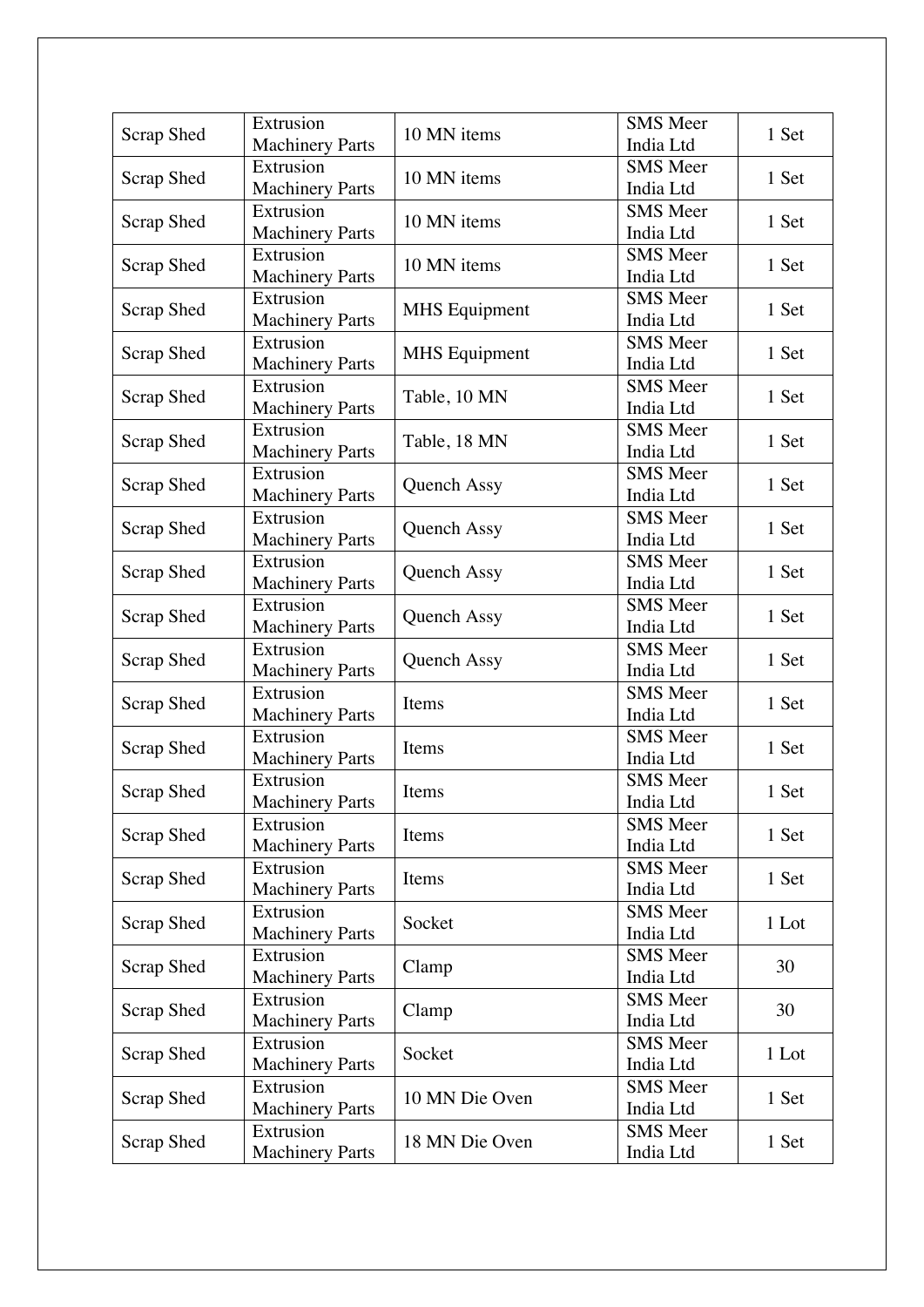|                   | Extrusion              | 10 MN log Heating         | <b>SMS</b> Meer |              |
|-------------------|------------------------|---------------------------|-----------------|--------------|
| <b>Scrap Shed</b> | <b>Machinery Parts</b> | Furnace                   | India Ltd       | 1 Set        |
|                   | Extrusion              | 18 MN log Heating         | <b>SMS</b> Meer |              |
| Scrap Shed        | <b>Machinery Parts</b> | Furnace                   | India Ltd       | 1 Set        |
|                   | Extrusion              |                           | <b>SMS</b> Meer |              |
| Scrap Shed        | <b>Machinery Parts</b> | <b>Ageing Furnace</b>     | India Ltd       | 1 Set        |
|                   | Extrusion              |                           | <b>SMS</b> Meer |              |
| Scrap Shed        | <b>Machinery Parts</b> | Ageing Furnace - 10 MN    | India Ltd       | 1 Set        |
|                   | Extrusion              |                           | <b>SMS</b> Meer |              |
| Scrap Shed        | <b>Machinery Parts</b> | Ageing Furnace $-18$ MN   | India Ltd       | 1 Set        |
|                   | Extrusion              |                           | <b>SMS</b> Meer |              |
| Scrap Shed        | <b>Machinery Parts</b> | Ageing Furnace - 18 MN    | India Ltd       | 1 Set        |
|                   | Extrusion              |                           | <b>SMS</b> Meer |              |
| Scrap Shed        | <b>Machinery Parts</b> | <b>Billet Support</b>     | India Ltd       | 1            |
|                   | Extrusion              |                           | <b>SMS</b> Meer |              |
| Scrap Shed        | <b>Machinery Parts</b> | <b>Billet Support</b>     | India Ltd       | $\mathbf{1}$ |
|                   | Extrusion              |                           | <b>SMS</b> Meer |              |
| Scrap Shed        | <b>Machinery Parts</b> | $E \& A$ equipment        | India Ltd       | 1 Lot        |
|                   | Extrusion              |                           | <b>SMS</b> Meer |              |
| Scrap Shed        | <b>Machinery Parts</b> | $E \& A$ equipment        | India Ltd       | 1 Lot        |
|                   | Extrusion              |                           | <b>SMS</b> Meer |              |
| Scrap Shed        | <b>Machinery Parts</b> | $E \& A$ equipment        | India Ltd       | 1 Lot        |
|                   | Extrusion              |                           | <b>SMS</b> Meer |              |
| Scrap Shed        | <b>Machinery Parts</b> | $E \& A$ equipment        | India Ltd       | 1 Lot        |
|                   | Extrusion              |                           | <b>SMS</b> Meer |              |
| Scrap Shed        | <b>Machinery Parts</b> | Cold Saw for 18 MN        | India Ltd       | 1 Set        |
|                   | Extrusion              |                           | <b>SMS</b> Meer |              |
| Scrap Shed        | <b>Machinery Parts</b> | Cold Saw for 10 MN        | India Ltd       | 1 Set        |
|                   | Extrusion              |                           | <b>SMS</b> Meer |              |
| Scrap Shed        | <b>Machinery Parts</b> | Conveyor                  | India Ltd       | 1 Lot        |
|                   | Extrusion              |                           | <b>SMS</b> Meer |              |
| <b>Scrap Shed</b> | <b>Machinery Parts</b> | Cylinder                  | India Ltd       | 1 Set        |
|                   | Extrusion              |                           | <b>SMS</b> Meer |              |
| Scrap Shed        | <b>Machinery Parts</b> | Cylinder                  | India Ltd       | 1 Set        |
|                   | Extrusion              |                           | <b>SMS</b> Meer |              |
| Scrap Shed        | <b>Machinery Parts</b> | Cylinder                  | India Ltd       | 4 Nos        |
|                   | Extrusion              |                           | <b>SMS</b> Meer | 2 Set        |
| Scrap Shed        | <b>Machinery Parts</b> | Cylinder                  | India Ltd       |              |
|                   | Extrusion              | 70T Stretcher             | <b>SMS</b> Meer |              |
| Scrap Shed        | <b>Machinery Parts</b> |                           | India Ltd       | 1 Set        |
|                   | Extrusion              | 40T Stretcher             | <b>SMS</b> Meer | 1 Set        |
| Scrap Shed        | <b>Machinery Parts</b> |                           | India Ltd       |              |
| Scrap Shed        | Extrusion              | 10 MN Electrical erection | <b>SMS</b> Meer | 1 Set        |
|                   | <b>Machinery Parts</b> | materials                 | India Ltd       |              |
| Scrap Shed        | Extrusion              | <b>Billet Container</b>   | <b>SMS</b> Meer | 2 Nos        |
|                   | <b>Machinery Parts</b> |                           | India Ltd       |              |
| <b>Scrap Shed</b> | Extrusion              | Instruments               | <b>SMS</b> Meer | 1 Set        |
|                   | <b>Machinery Parts</b> |                           | India Ltd       |              |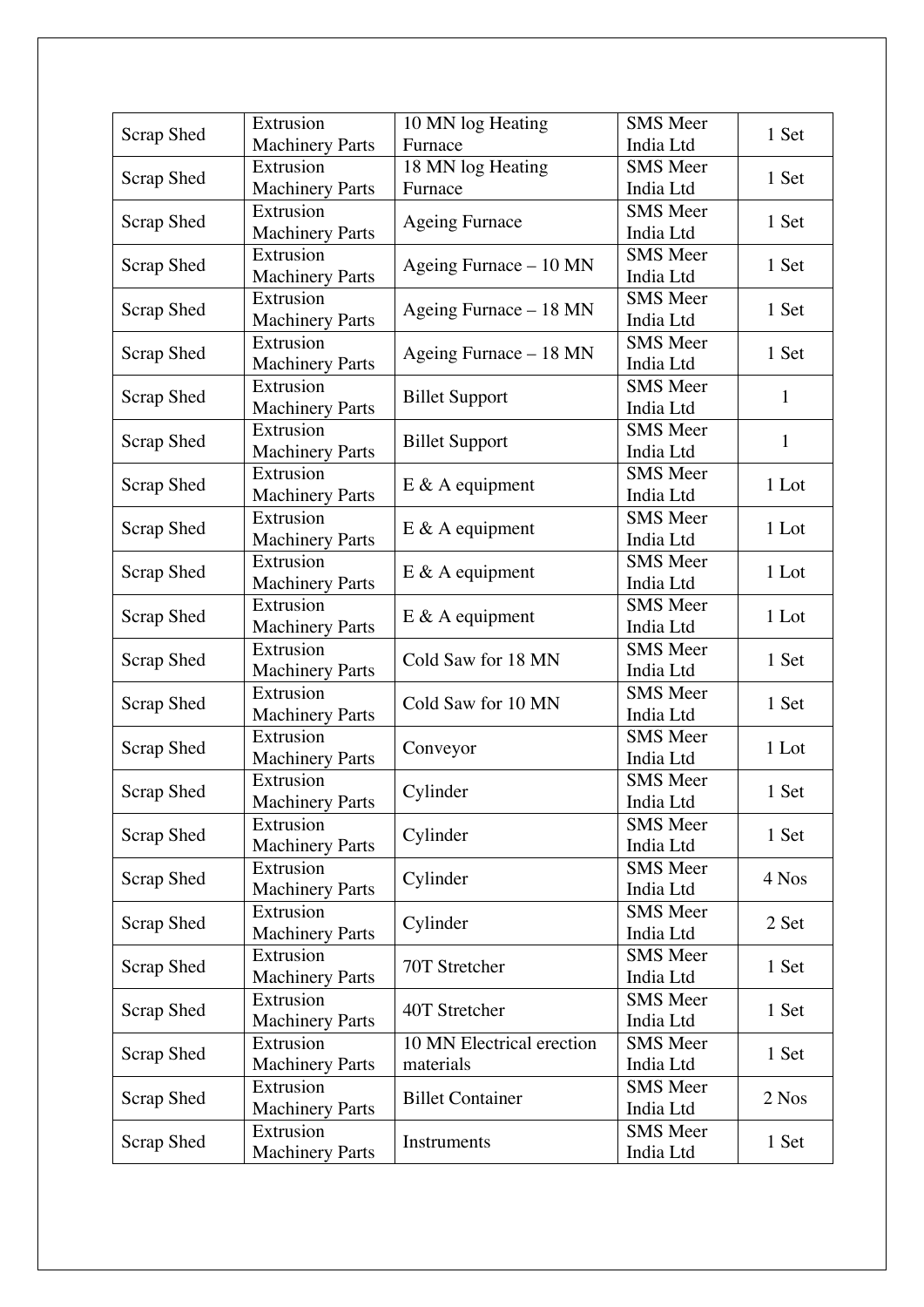| Scrap Shed                           | Extrusion<br><b>Machinery Parts</b>                       | Instruments                                                                                                                                   | <b>SMS</b> Meer<br>India Ltd                              | 1 Set          |
|--------------------------------------|-----------------------------------------------------------|-----------------------------------------------------------------------------------------------------------------------------------------------|-----------------------------------------------------------|----------------|
| Scrap Shed                           | Extrusion<br><b>Machinery Parts</b>                       | <b>Mechanical Equipments</b>                                                                                                                  | <b>SMS</b> Meer<br>India Ltd                              | LOT            |
| Aluminium<br>Aluminium<br>Alloy Shed | Reverberatory<br>Furnace (Melting<br>Furnace),            | Capacity -<br>10 Ton, Hydraulic Tilting<br>Type,<br>2 Furnace completely<br>installed and Rest<br>incomplete. These are used<br>in hot trials | Turnkey<br>supply of<br>Furnaces by<br>Thermal<br>Systech | 10             |
| Aluminium<br>Alloy Shed              | Reverberatory<br>Furnace (Holding<br>Furnace),            | Capacity - 10<br>Ton, Hyraulic Tilting<br>Type, 2 complete and for<br>remaining 3 only outer<br>shell fabrication                             | Turnkey<br>supply of<br>Furnaces by<br>Thermal<br>Systech | 5              |
| Aluminium<br>Alloy Shed              | <b>Ingot Casting</b><br>Conveyor Set                      | Capacity - 200 Mould per<br>Line, Mould Weight - 6 to<br>7 Kg, 1 Caster complete<br>rest molds are partially<br>installed                     |                                                           | 1              |
| Aluminium<br>Alloy Shed              | <b>Melting Furnace</b><br><b>Charger Set</b>              | Capacity - 2 Ton,<br>Hydraulic pusher type with<br>hydraulic platform<br>extension, 1 charger set<br>complete - 2 incomplete                  | Turnkey<br>supply of<br>Furnaces by<br>Thermal<br>Systech | 3              |
| Aluminium<br>Alloy Shed              | Chimney                                                   | Size - 2900mm x 110 ft.                                                                                                                       |                                                           | $\mathbf{1}$   |
| Aluminium<br>Alloy Shed              | Chimney                                                   | Size - 3800mm x 110 ft.                                                                                                                       |                                                           | $\mathbf{1}$   |
| Aluminium<br>Alloy Shed              | <b>Cyclone Dust</b><br>Collector Set                      | Capacity - 5000 CFM                                                                                                                           |                                                           | 3              |
| Aluminium<br>Alloy Shed              | <b>Water Scrubber</b>                                     | Capacity - 8000 Ltr.                                                                                                                          |                                                           | $\mathbf{1}$   |
| Aluminium<br>Alloy Shed              | Ductine Hood                                              | Capacity - 800 mm                                                                                                                             |                                                           | 3              |
| Aluminium<br>Alloy Shed              | Furnace Oil<br><b>Storage Tank</b>                        | Capacity - 40000 Ltr.                                                                                                                         |                                                           | 6              |
| Aluminium<br>Alloy Shed              | Furnace Oil<br><b>Utility Tank</b>                        | Capacity - 5000 Ltr.                                                                                                                          |                                                           | 6              |
| Aluminium<br>Alloy Shed              | Furnace Oil<br><b>Utility Tank</b>                        | Capacity - 2500 Ltr.                                                                                                                          |                                                           | $\overline{2}$ |
| Aluminium<br>Alloy Shed              | <b>Universal Testing</b><br>Machine                       | Capacity - 5 KN                                                                                                                               |                                                           | $\mathbf{1}$   |
| Aluminium<br>Alloy Shed              | Digital Rockwell<br>cum Brinell<br><b>Hardness Tester</b> | Model - Rasneb                                                                                                                                |                                                           | $\mathbf{1}$   |
| Aluminium<br>Alloy Shed              | MicroStructure<br><b>Image Analyser</b>                   | MicroStructure Image<br>Analyser                                                                                                              |                                                           | $\mathbf{1}$   |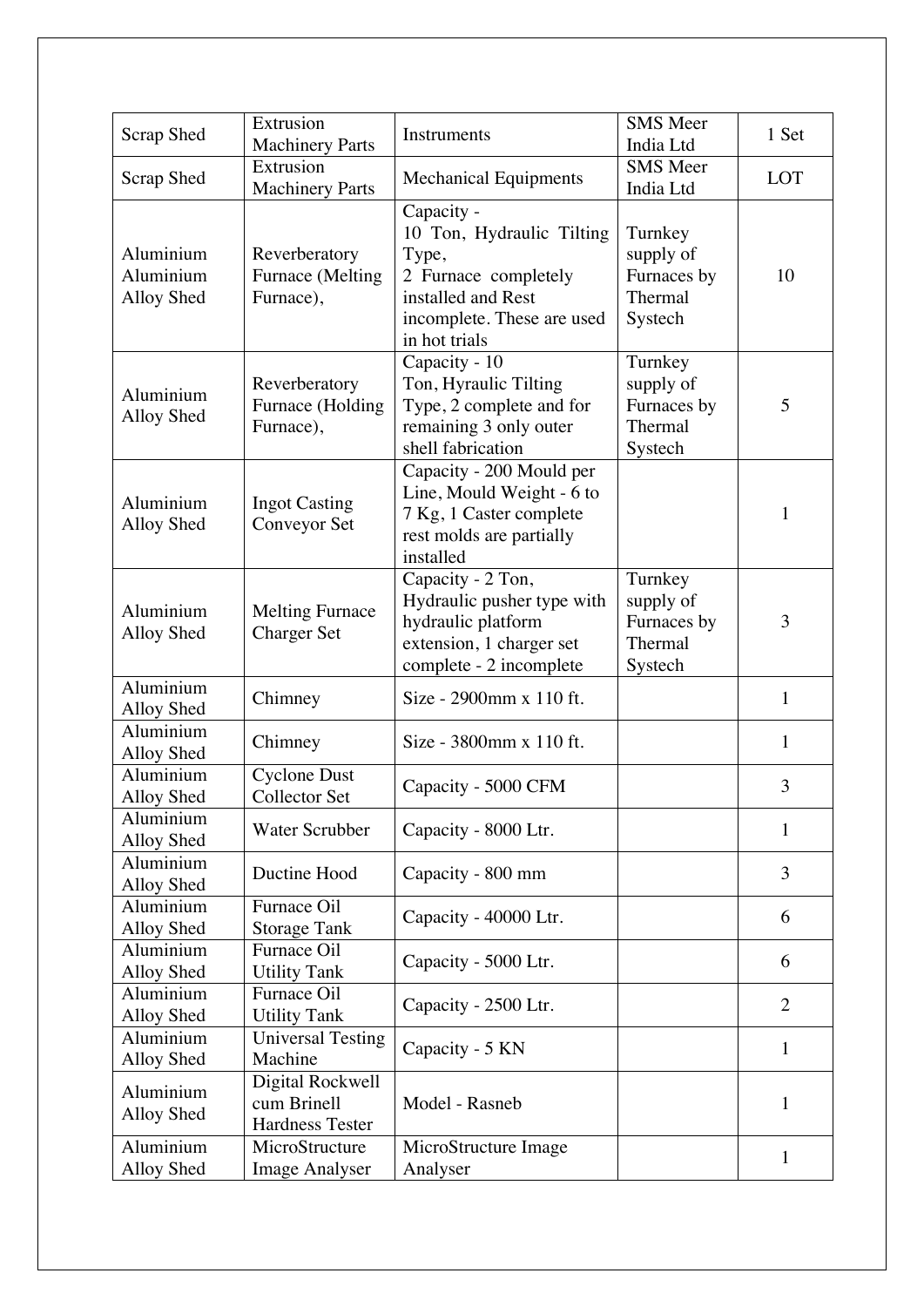| Aluminium<br>Alloy Shed | <b>Band Saw</b><br>Machine                           | Double Column DCA160                                                                                          |                                 | 1              |
|-------------------------|------------------------------------------------------|---------------------------------------------------------------------------------------------------------------|---------------------------------|----------------|
| Aluminium<br>Alloy Shed | Density Index<br>Machine                             | Density Index Machine                                                                                         |                                 | $\mathbf{1}$   |
| Aluminium<br>Alloy Shed | Nitrogen Plant                                       | Capacity - 10N Cu. Mtr.<br>Per Hr YOM-2015 - PSA                                                              | Spantek                         | $\mathbf{1}$   |
| Aluminium<br>Alloy Shed | Metallography<br>Polishing<br>Machine                |                                                                                                               |                                 | $\mathbf{1}$   |
| Aluminium<br>Alloy Shed | Metallography<br>Belt                                |                                                                                                               |                                 | $\mathbf{1}$   |
| Aluminium<br>Alloy Shed | <b>Induced Draft</b><br>Fan,                         | Capacity - 3 HP, 2 un<br>installed. (As per last<br>report 25HP)                                              |                                 | $\overline{2}$ |
| Aluminium<br>Alloy Shed | <b>Inducted Draft</b><br>Fan                         | capacity - 40 HP, 2 Nos.<br>un-Installed, 1-installed at<br>water scrubber part. (As<br>per last report 25HP) |                                 | 3              |
| Copper Alloy<br>Shed    | <b>Copper Melting</b><br>Furnace                     | Tilting type, furnance oil<br>fired with H & P unit make                                                      |                                 | $\overline{2}$ |
| Copper Alloy<br>Shed    | Graphite<br>Crucible                                 |                                                                                                               |                                 | $\overline{4}$ |
| Fabrication<br>Shed     | <b>Sklenner Furnace</b><br>Shell                     | partly complete                                                                                               |                                 | $\mathbf{1}$   |
| Copper Alloy<br>Shed    | <b>Heat Treatment</b><br>Furnace                     | partly complete                                                                                               |                                 | $\overline{2}$ |
| Fabrication<br>Shed     | Hardening<br><b>Furnace Shell</b>                    | partly complete                                                                                               |                                 | $\mathbf{1}$   |
| Aluminium<br>Alloy Shed | <b>Water Tank</b>                                    | Capacity - 8000 Ltr.-1 and<br>5000<br>$l$ trs $-2$                                                            |                                 | 3              |
| Aluminium<br>Alloy Shed | Digital<br>Temperature<br>Controller<br>Thermocouple | Capacity - 0 to 12000 Deg<br>$C, K$ - Type                                                                    |                                 | 8              |
| Aluminium<br>Alloy Shed | RO system                                            |                                                                                                               | Ion Exchange<br>(India) Ltd.    | $\mathbf{1}$   |
| Aluminium<br>Alloy Shed | Power<br>Conditioner                                 | <b>Power Conditioner EVXX</b>                                                                                 | Consul<br>Digital               | 6              |
| Aluminium<br>Alloy Shed | <b>UPS</b>                                           | Kept at Laboratory                                                                                            | Emerson<br>Network<br>Power UPS | 1              |
| Aluminium<br>Alloy Shed | <b>Sheet Bending</b><br>machine                      | installed in front of<br>Furnace no. 9                                                                        |                                 | $\mathbf{1}$   |
| Aluminium<br>Alloy Shed | <b>Vacuum Density</b><br>Tester                      | Vacuum density Tester,<br>kept at Laboratory                                                                  |                                 | 1              |
| Aluminium<br>Alloy Shed | hydraulic press<br>machine                           | big five, small three $+1$                                                                                    | Nikhil<br>Hydraulic             | 9              |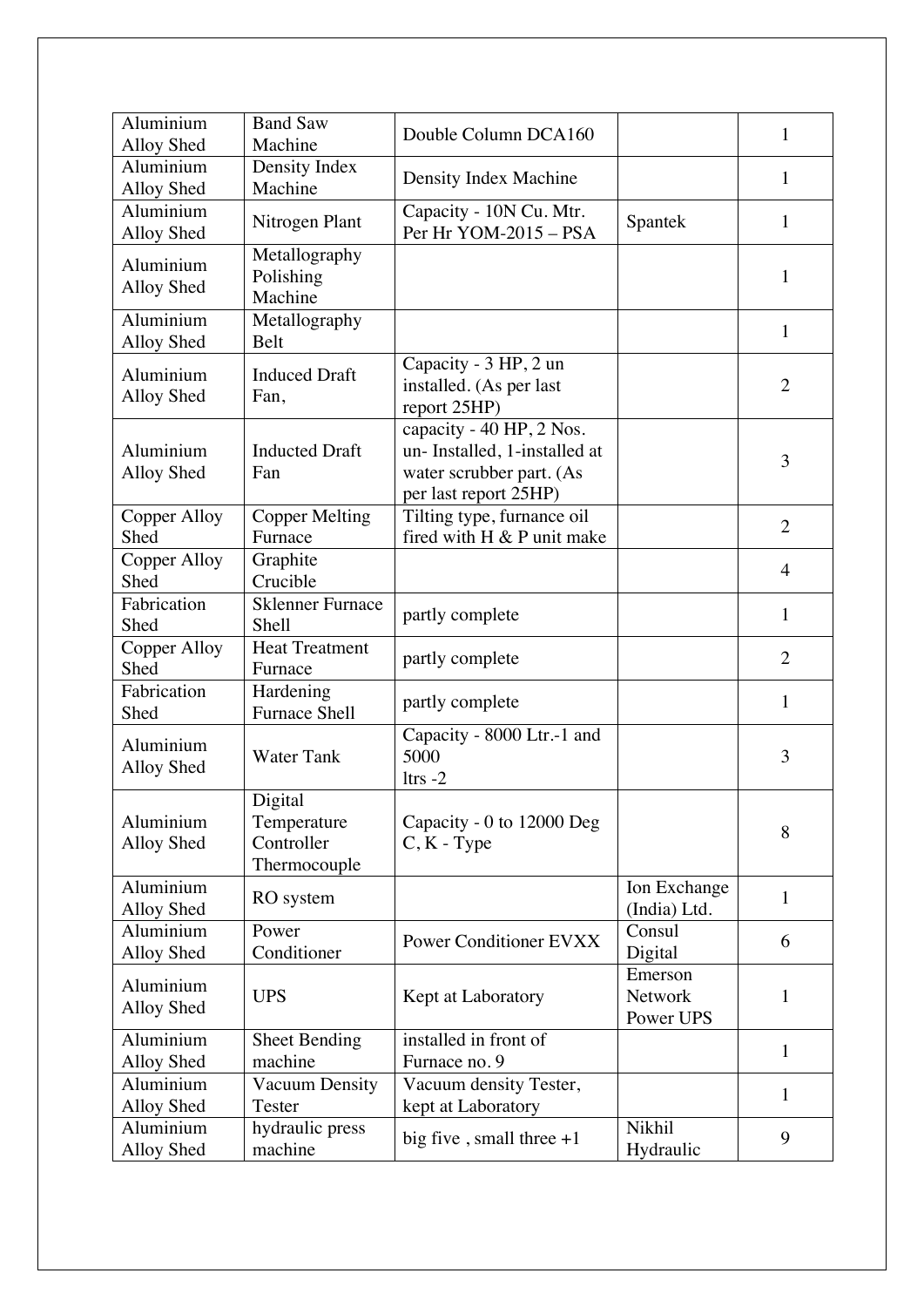| <b>Copper Allloy</b><br>Shed | Furnace Oil Tank                                 | <b>Blue Color</b>                                |        | $\mathbf{1}$ |
|------------------------------|--------------------------------------------------|--------------------------------------------------|--------|--------------|
| Forging Shed                 | <b>Friction Drop</b><br>Hammer,                  | Capacity - 1 Ton                                 | Rattan |              |
| Forging Shed                 | <b>Friction Drop</b><br>Hammer,                  | Capacity - 3.5 Ton                               | Rattan |              |
| Forging Shed                 | <b>Friction Drop</b><br>Hammer,                  | Capacity - 0.75 Ton                              | Rattan | 5            |
| Forging Shed                 | <b>Friction Drop</b><br>Hammer,                  | Capacity - 1.5 Ton<br>(Uninstalled)              | Rattan |              |
| Forging Shed                 | <b>Friction Drop</b><br>Hammer,                  | Capacity - 2 Ton                                 | Rattan |              |
| Forging Shed                 | <b>Heating Furnace</b><br>for 0.75Ton<br>hammer, | Capacity - 250 Kg                                |        | $\mathbf{1}$ |
| Forging Shed                 | <b>Heating Furnace</b><br>for 1.0Ton<br>hammer,  | Capacity - 300 Kg                                |        | $\mathbf{1}$ |
| Forging Shed                 | <b>Heating Furnace</b><br>for 1.5Ton<br>hammer,  | Capacity - 400 Kg                                |        | 1            |
| Forging Shed                 | Heating Furnace<br>for 2Ton<br>hammer,           | Capacity - 500 Kg                                |        | $\mathbf{1}$ |
| Forging Shed                 | <b>Heating Furnace</b><br>for 2.5Ton<br>hammer,  | Capacity - 600 Kg                                |        | 1            |
| Forging Shed                 | <b>Heating Furnace</b><br>for 3.5Ton<br>hammer,  | Capacity - 700 Kg                                |        | $\mathbf{1}$ |
| Forging Shed                 | <b>Power Press</b>                               | Capacity - 100 Ton                               | Rattan | 1            |
| Forging Shed                 | <b>Power Press</b>                               | Capacity - 150 Ton                               | Rattan | 1<br>Ŧ,      |
| Forging Shed                 | <b>Power Press</b>                               | Capacity - 200 Ton                               | Rattan | 1            |
| Forging Shed                 | Power Press                                      | Capacity - 300 Ton                               | Rattan | 1            |
| Forging Shed                 | Power Press                                      | Capacity - 400 Ton                               | Rattan | $\mathbf{1}$ |
| Forging Shed                 | <b>Shot Blasting</b><br>Machine                  | Size - $48$ ", Capacity - $250$<br>Kg/hr         | Rattan | $\mathbf{1}$ |
| Forging Shed                 | <b>Shot Blasting</b><br>Machine                  | Size - 27" x 48", Capacity -<br>$250$ Kg/Hr      | Rattan | $\mathbf{1}$ |
| Forging Shed                 | <b>Shot Blasting</b><br>Machine                  | Size - $36"$ x $42"$ , Capacity -<br>250 Kg / Hr | Rattan | $\mathbf{1}$ |
| Forging Shed                 | <b>Billet Shearing</b><br>Machine                | $Size - 3"$                                      | Rattan | $\mathbf{1}$ |
| Forging Shed                 | <b>Billet Shearing</b><br>Machine                | $Size - 2"$                                      | Rattan | $\mathbf{1}$ |
| Forging Shed                 | <b>Billet Shearing</b><br>Machine                | $Size - 4"$                                      | Rattan | $\mathbf{1}$ |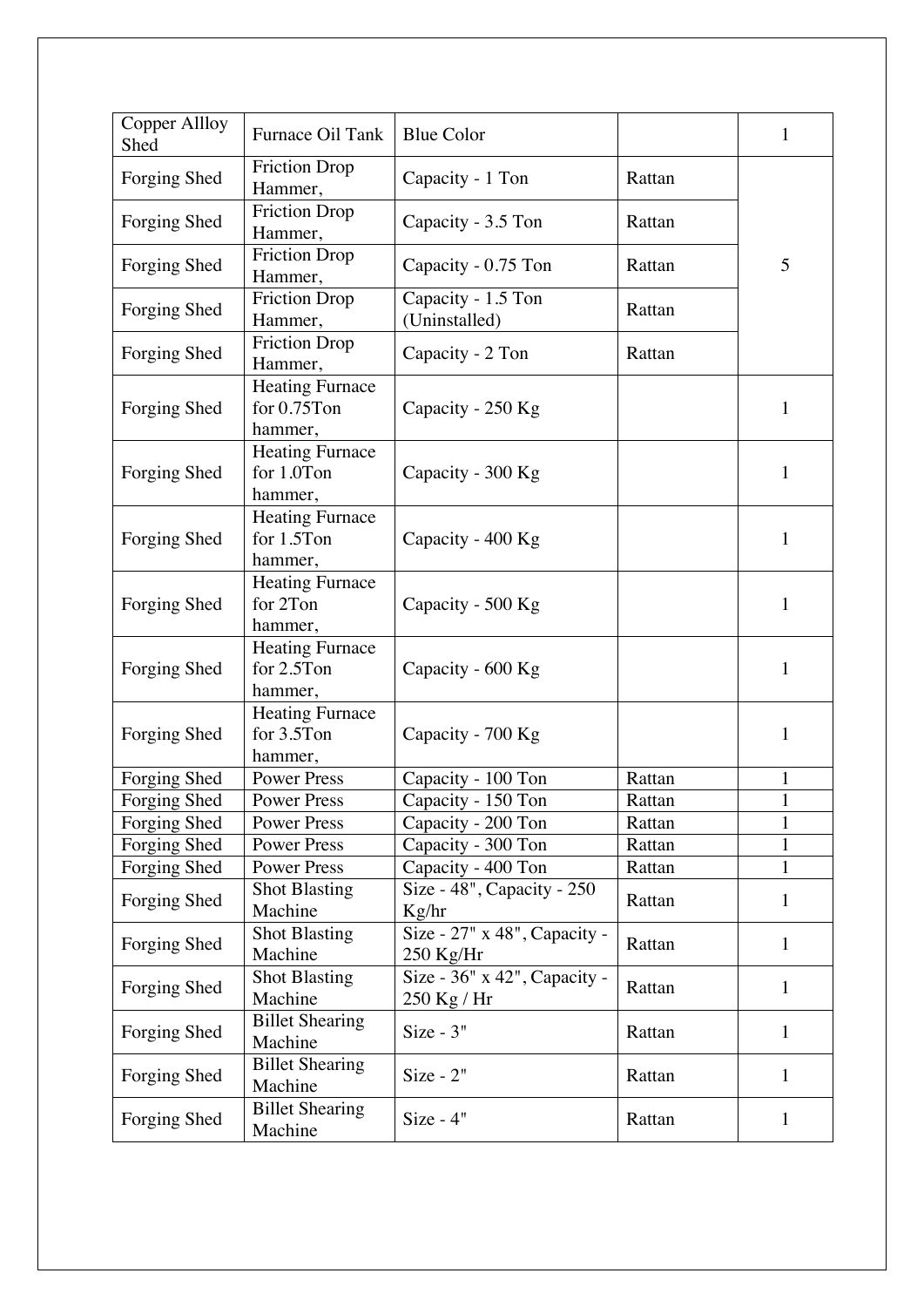| Forging Shed            | <b>Pressure Release</b><br>machines  | Pressure Release machines,<br>kept behind Billet Shearing<br>Machine                                      |                                | 8              |
|-------------------------|--------------------------------------|-----------------------------------------------------------------------------------------------------------|--------------------------------|----------------|
| Forging Shed            | <b>Hammer Parts</b>                  | Dies and other parts                                                                                      | Rattan                         | 20             |
| Aluminium<br>Alloy Shed | Air Compressor                       | Air Compressor – ELGI                                                                                     | <b>ELGI</b>                    | $\mathbf{1}$   |
| Scrap Shed              | <b>Hand Magnet</b>                   | Size - 100 x 100 x 10 mm,<br>kept at Store -3                                                             |                                | 3              |
| Forging Shed            | Air Compressor                       | Air Compressor with<br>Reciver & Dryer                                                                    | <b>ELGI</b>                    | $\overline{2}$ |
| Forging Shed            | Oil Storage Tank                     |                                                                                                           |                                | 3              |
| Forging Shed            | Oil Storage Tank                     |                                                                                                           |                                | $\mathbf{1}$   |
| Scrap Shed              | Fork Lift                            | Fork Lift, Capacity - 3<br>Ton, observed one at site                                                      | Voltas                         | 1              |
| Near Scrap<br>Shed      | Weighing Bridge                      | Capacity - 60 MT<br>(Uninstalled)                                                                         |                                | $\mathbf{1}$   |
| Dross Shed              | Weighing<br><b>Balance</b>           | Capacity - 5 MT                                                                                           |                                | 1              |
| Scrap Shed              | Weighing<br>Balance                  | Capacity - 1 MT                                                                                           |                                | $\mathbf{1}$   |
| Substation              | D.G.SET                              | Capacity-25 KVA<br>(Valuation report 63KVA)                                                               | <b>KOEL</b>                    | $\mathbf{1}$   |
| Aluminium<br>Alloy Shed | D.G.SET                              | Capacity- 600 KVA                                                                                         | <b>KOEL</b>                    | $\mathbf{1}$   |
| Scrap Shed              | <b>Pallet Truck</b>                  | Kept at Store-2                                                                                           | Jaldoot<br>Metals Pvt.<br>Ltd. | 1              |
| Machine Shed            | D.G.SET                              | DG Set - yom 2007<br>200KVA                                                                               | <b>KOEL</b>                    | $\mathbf{1}$   |
| Dross Shed              | <b>LOADER NEW</b><br><b>HOLLAND</b>  |                                                                                                           | Alandi<br><b>Motors</b>        | $\mathbf{1}$   |
| Dross Shed              | Tanker                               | Tanker (4 KL) Mounted on<br>truck,                                                                        | Alandi<br><b>Motors</b>        | 1              |
| Dross Shed              | <b>Tractor Balwan</b><br>with trolly | Force Balwan 400, 40 HP<br>Tractor with Trolley.                                                          | Alandi<br><b>Motors</b>        | $\mathbf{1}$   |
|                         |                                      | <b>Pollution Control</b><br><b>Equipment</b> for Fume<br>Extraction<br>System-Parts & Segment<br>of stack |                                | LS             |
|                         |                                      | <b>Pollution Control</b><br><b>Equipment for Fume</b><br>Extraction<br>System-Bag Filter                  |                                | LS             |
| Aluminium<br>Alloy Shed | <b>Standing Fan</b>                  | <b>Standing Fan</b>                                                                                       |                                | $\overline{4}$ |
| Aluminium<br>Alloy Shed | Motor Bike                           | MH40 AU 9959, Honda<br>CD 110,<br>Kept at Laboratory                                                      |                                | $\mathbf{1}$   |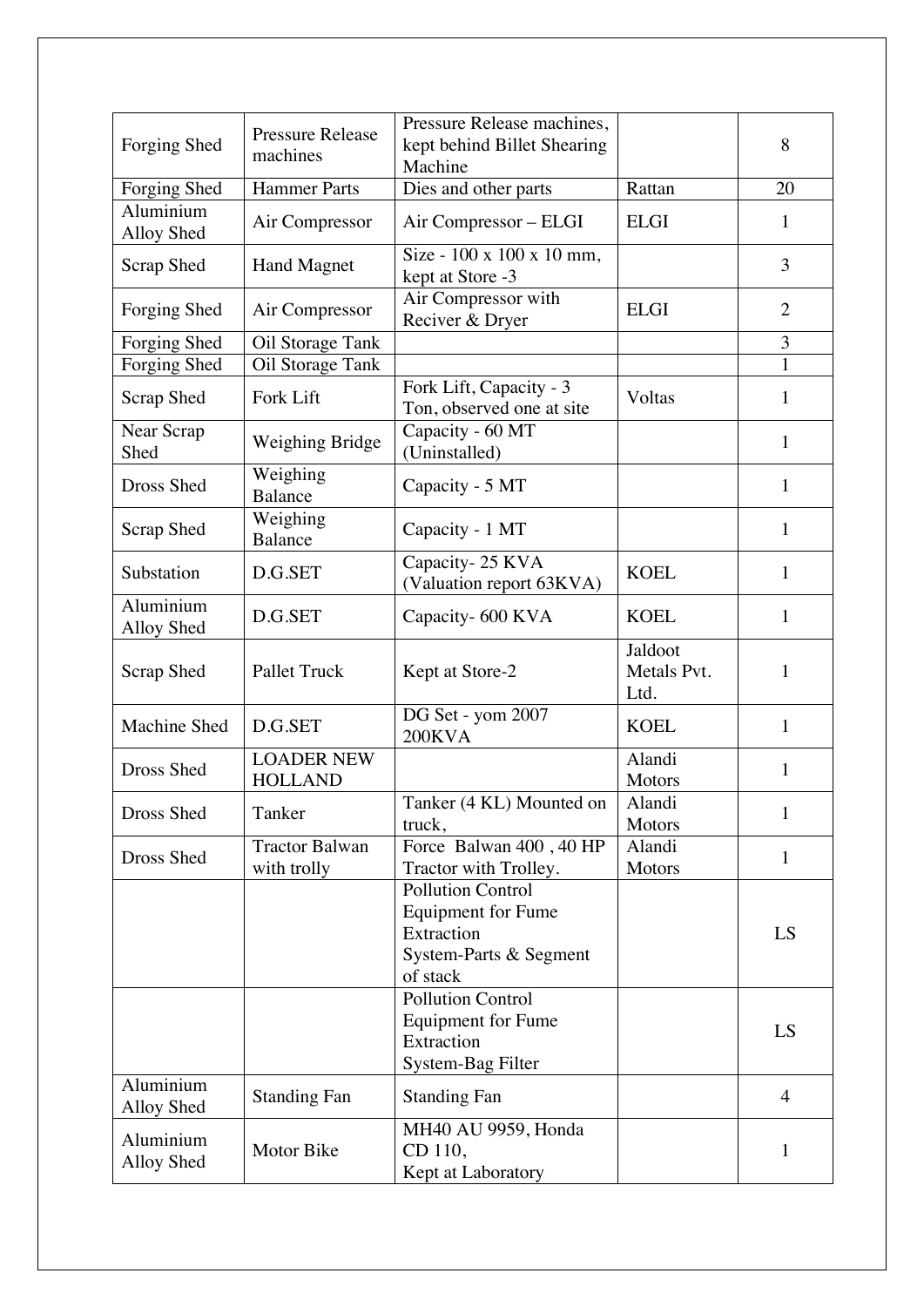| Aluminium<br>Alloy Shed | Check Weights<br>(Baat)        | 50 KGS, kept near Air<br>Compressor.                                                                                                    |         | 500 kgs        |
|-------------------------|--------------------------------|-----------------------------------------------------------------------------------------------------------------------------------------|---------|----------------|
| Aluminium<br>Alloy Shed | Furniture                      | Furniture                                                                                                                               |         | <b>LOT</b>     |
| Aluminium<br>Alloy Shed | Store -1                       | Store -1, Almirah and<br>machine and consumable<br>parts, such as Oil, cloth<br>pieces (chindi), Green Net,<br>Consul machine -2, tools |         | LOT            |
| Aluminium<br>Alloy Shed | <b>Induction Motor</b><br>Pump | <b>Big Size</b>                                                                                                                         |         | $\mathbf{1}$   |
| Aluminium<br>Alloy Shed | Air Compressor                 | One kept in front of Store -<br>1 and other kept in front of<br>Holding furnance -2                                                     |         | $\overline{2}$ |
| Aluminium<br>Alloy Shed | <b>Cement Mixer</b><br>Machine | <b>Blue Color</b>                                                                                                                       |         | $\overline{2}$ |
| Copper Allloy<br>Shed   | H.P. Oil Drum                  | H.P. M215D263, 204 Kg                                                                                                                   |         | $\mathbf{1}$   |
| Dross Shed              | Hopper                         | Kept Near Dross Shed                                                                                                                    |         | $\mathbf{1}$   |
| Fabrication<br>Shed     | <b>Bricks</b>                  | Bricks kept at the end of<br>the shed                                                                                                   |         | 400 Nos.       |
| Forging Shed            | <b>Standing Fan</b>            | Kept at Forging Store                                                                                                                   |         | $\overline{4}$ |
| Forging Shed            | Welding<br>Machine             | Kept at Forging Store                                                                                                                   |         | $\mathbf{1}$   |
| <b>Machine Shed</b>     | <b>Fire Bricks</b>             | <b>Fire Bricks</b>                                                                                                                      |         | 1000 Nos       |
| Machine Shed            | Lifter Crane part              | Lifter Crane part                                                                                                                       |         |                |
| Machine Shed            | Ladder                         | Ladder-Iron                                                                                                                             |         | $\overline{2}$ |
| Machine Shed            | Air Compressor                 | Capacity                                                                                                                                | ELGi    | $\mathbf{1}$   |
| Plant Area              | <b>Cement Mixer</b><br>Machine | Yellow Color, Kept Near<br>80 MT WeighBridge                                                                                            |         | $\mathbf{1}$   |
| <b>Scrap Shed</b>       | <b>Check Weights</b><br>(Baat) | 20 kgs                                                                                                                                  | Store-2 | uncounted      |
| <b>Scrap Shed</b>       | Inventory<br>material          | such packing strips,<br>Packing Rolls, Cotton pads<br>for Furnace insulation                                                            | Store-2 | Lot            |
| Site Office             | Furniture                      | <b>Table Furniture</b>                                                                                                                  |         | 4              |
| Site Office             | Almiras                        | Godrej, Ram, and one more                                                                                                               |         | 3              |
| Site Office             | Computer                       | Computer Set-(CPU and<br>Monitors, keyboards and<br>Mouse)                                                                              |         | $\overline{4}$ |
| Substation              | Store-6                        | Electrical parts, batteries,<br>isolators, scrap, etc                                                                                   |         | <b>LOT</b>     |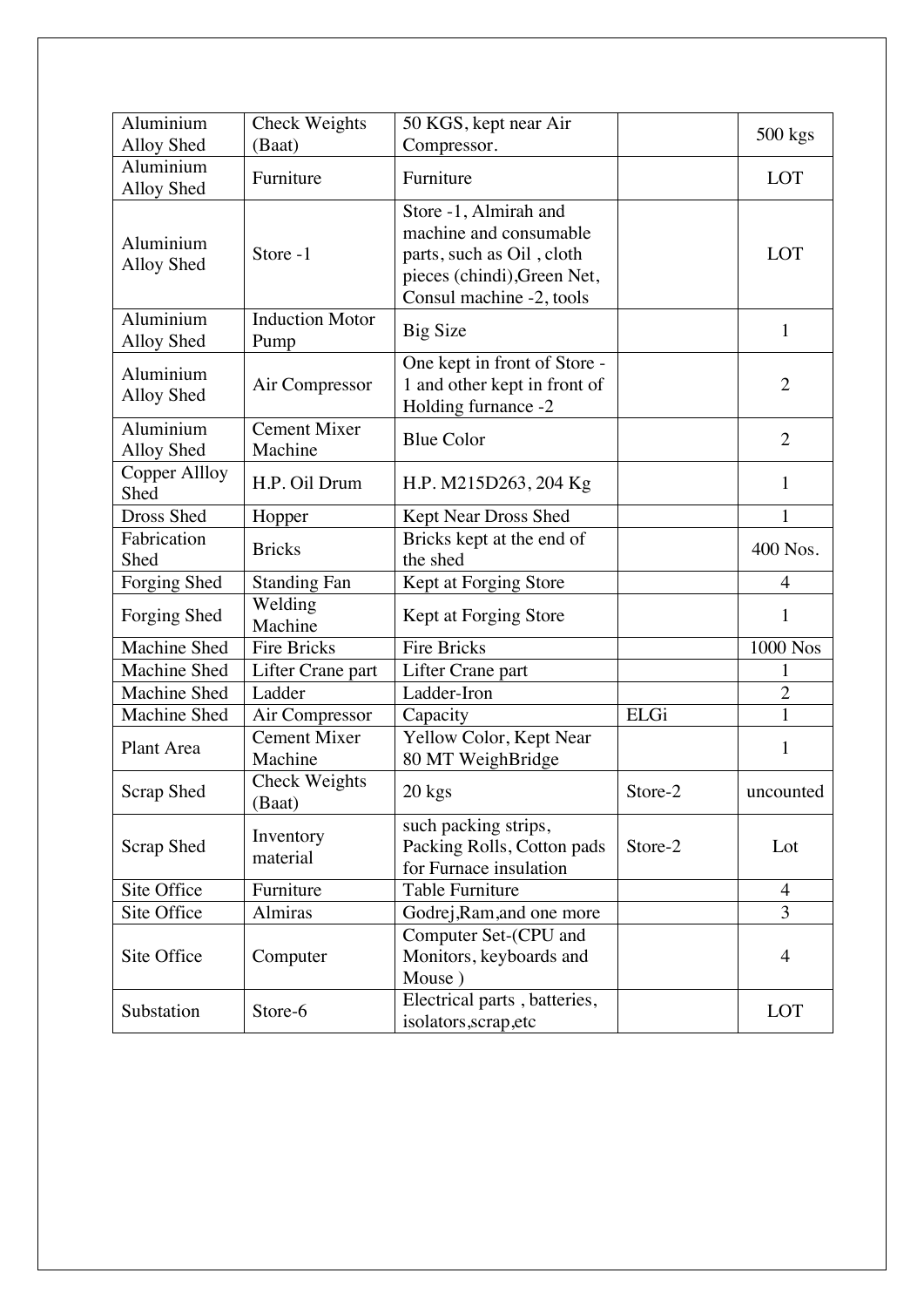## **OPTION B- SALE OF ASSETS OF CORPORATE DEBTOR IN PARCELS**

## **PARCEL 1- LAND & BULDING**

| Sr.<br>$\mathbf{N}\mathbf{0}$ | <b>Details of the Assets</b>                                                | Area in Sq<br>Mtr |  |  |  |
|-------------------------------|-----------------------------------------------------------------------------|-------------------|--|--|--|
| 1.                            | Non-Agricultural Land bearing survey no. 174, 176/1, 185, 186/2,            | 1,99,200          |  |  |  |
|                               | 191, 196, 201/5, 201/2 (Area - 49.22 Acres)                                 |                   |  |  |  |
| 2.                            | Agricultural Land bearing survey no. 175, 176/2, 201/3, 188, 189            | 1,51,800          |  |  |  |
|                               | $(Area - 35.04 Acres)$                                                      |                   |  |  |  |
| <b>Building</b>               |                                                                             |                   |  |  |  |
| $\mathbf{1}$                  | Main Factory Shed No.1 with GI Profile sheets roofing (4731.88sqm)<br>$*2)$ | 9,463.76          |  |  |  |
| $\overline{2}$                | Small Shed No.2 adjacent to main shed                                       | 682.71            |  |  |  |
| $\overline{3}$                | Factory Shed No.3 with GI Profile sheets roofing                            | 2,839.53          |  |  |  |
| $\overline{4}$                | Small shed adjacent to shed no. 3                                           | 159.47            |  |  |  |
| 5                             | Main Factory Shed No.4 with GI Profile sheets roofing                       | 4,213.69          |  |  |  |
| 6                             | Small shed adjacent to shed $-4$                                            | 617.34            |  |  |  |
| $\overline{7}$                | Main Factory Shed No.5 to 09 with GI Profile sheets roofing (1434.65)       | 7,173.25          |  |  |  |
|                               | sq m $*5$ )                                                                 |                   |  |  |  |
| 8                             | Main Factory Shed No.10 to 11 with GI Profile sheets roofing                | 6,536.14          |  |  |  |
|                               | $(3268.07 \text{ sq m} \cdot 2)$                                            |                   |  |  |  |
| 9                             | Small shed adjacent to shed $-10 \& 11$                                     | 723.31            |  |  |  |
| 10                            | Shed No 12 with steel frame structure                                       | 12,994.54         |  |  |  |
| 11                            | Shed No 12 with steel frame structure                                       | 8,116.24          |  |  |  |
| 12                            | RCC frame structure for ground, first and seventh floor                     | 744.00            |  |  |  |
| 13                            | GF-RCC frame structure for sub-station                                      | 220.00            |  |  |  |

Building includes Substations, electrical parts, weighing bridge affixed to land as mentioned below:

| Category        | <b>Shed</b><br><b>Location</b> | <b>Type of</b><br><b>Machine</b> | <b>Description</b>  | <b>Make</b>    | <b>Qty</b><br><b>Actual</b> |
|-----------------|--------------------------------|----------------------------------|---------------------|----------------|-----------------------------|
| <b>Building</b> | Opposite to                    | Weighing                         | Capacity - 80 MT    |                |                             |
|                 | Aluminium                      | <b>Bridge</b>                    |                     |                |                             |
|                 | Alloy Shed                     |                                  |                     |                |                             |
| <b>Building</b> | Scrap Shed                     | Weighing                         | Capacity - 10 MT    |                | 5                           |
|                 |                                | <b>Bridge</b>                    |                     |                |                             |
| <b>Building</b> | Substation                     | Power                            | 33/11 KV, 6.5 MVA   |                | 2                           |
|                 |                                | Transformer                      |                     |                |                             |
| <b>Building</b> | Substation                     |                                  | REPL make 11 kV E   | <b>REPL</b>    | <b>LOT</b>                  |
|                 |                                |                                  | xipe Indoor/Outdoor |                |                             |
| <b>Building</b> | Substation                     |                                  | 33 KV line work     |                |                             |
| <b>Building</b> | Substation                     | <b>VCB</b> Panel                 | 11 KVI/D type VCB   | <b>PCE</b>     |                             |
|                 |                                |                                  | panel               | <b>Systems</b> |                             |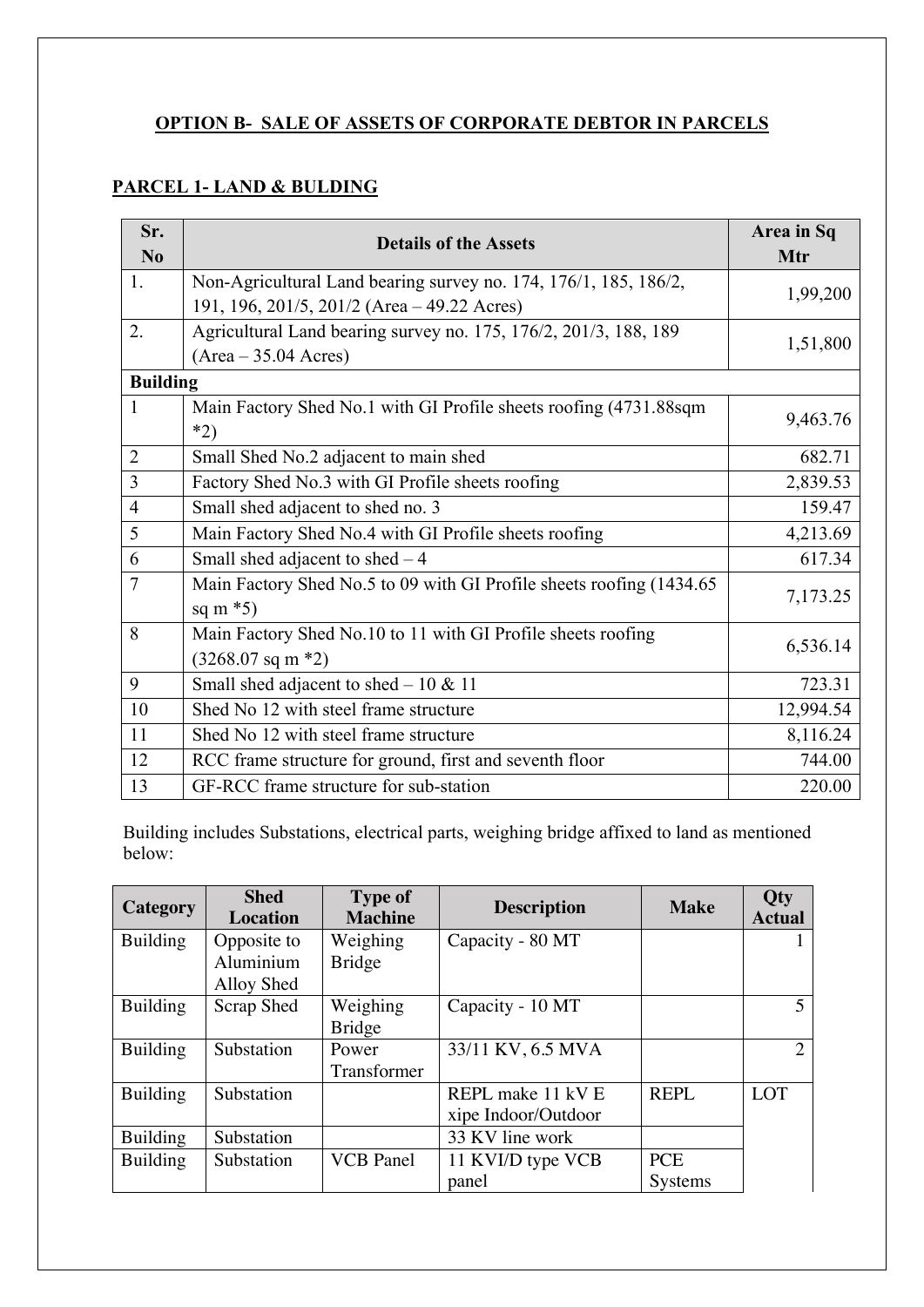| <b>Building</b> | Substation  |             | Lighting arrangement<br>for construction purpose |                |                |
|-----------------|-------------|-------------|--------------------------------------------------|----------------|----------------|
| <b>Building</b> | Substation  |             | 11 KV line shifting                              |                |                |
|                 |             |             | work                                             |                |                |
| <b>Building</b> | Substation  | LT Line     | LT line shifting work                            |                |                |
| <b>Building</b> | Substation  |             | Services                                         |                |                |
| <b>Building</b> | Substation  | $LT$ Panel  | LT Panel for $4 \text{ units}$                   | <b>PCE</b>     |                |
|                 |             |             |                                                  | <b>Systems</b> |                |
| <b>Building</b> | Substation  |             | 33 KV substation work                            |                |                |
| <b>Building</b> | Substation  |             | Lighting arrangement                             |                |                |
|                 |             |             | for construction purpose                         |                |                |
| <b>Building</b> | Substation  |             | 33 KV overhead line                              |                |                |
| <b>Building</b> | Substation  |             | 33 kV Double pole cut                            |                |                |
|                 |             |             | point for overhead line                          |                |                |
| <b>Building</b> | Substation  |             | 33 KV underground                                |                |                |
|                 |             |             | cable                                            |                |                |
| <b>Building</b> | Substation  |             | 33 KV underground                                |                |                |
|                 |             |             | cable for Railway                                |                |                |
|                 |             |             | Crossing                                         |                |                |
| <b>Building</b> | Substation  |             | 33 KV Cable Joint and                            |                |                |
|                 |             |             | Terminations                                     |                |                |
| <b>Building</b> | Substation  |             | 33 KV O/D and 11 KV                              |                |                |
|                 |             |             | I/D type substation                              |                |                |
| <b>Building</b> | Substation  |             | 33 KV Bay at                                     |                |                |
|                 |             |             | Akashwani Substation                             |                |                |
| <b>Building</b> | Substation  |             | 33KV HT Line                                     |                |                |
|                 |             |             | Charging                                         |                |                |
| <b>Building</b> | Aluminium   | LT/HT       | Electrical installation in                       | <b>PCE</b>     |                |
|                 | Alloy Shed  | Panel-11 KV | Aluminium Alloy shed                             | Systems        |                |
| <b>Building</b> | Aluminium   | Air         | At laboratory                                    | Diakin         | 5              |
|                 | Alloy Shed  | Conditioner |                                                  |                |                |
| <b>Building</b> | Site Office | Air         |                                                  | Diakin         | $\overline{3}$ |
|                 |             | Conditioner |                                                  |                |                |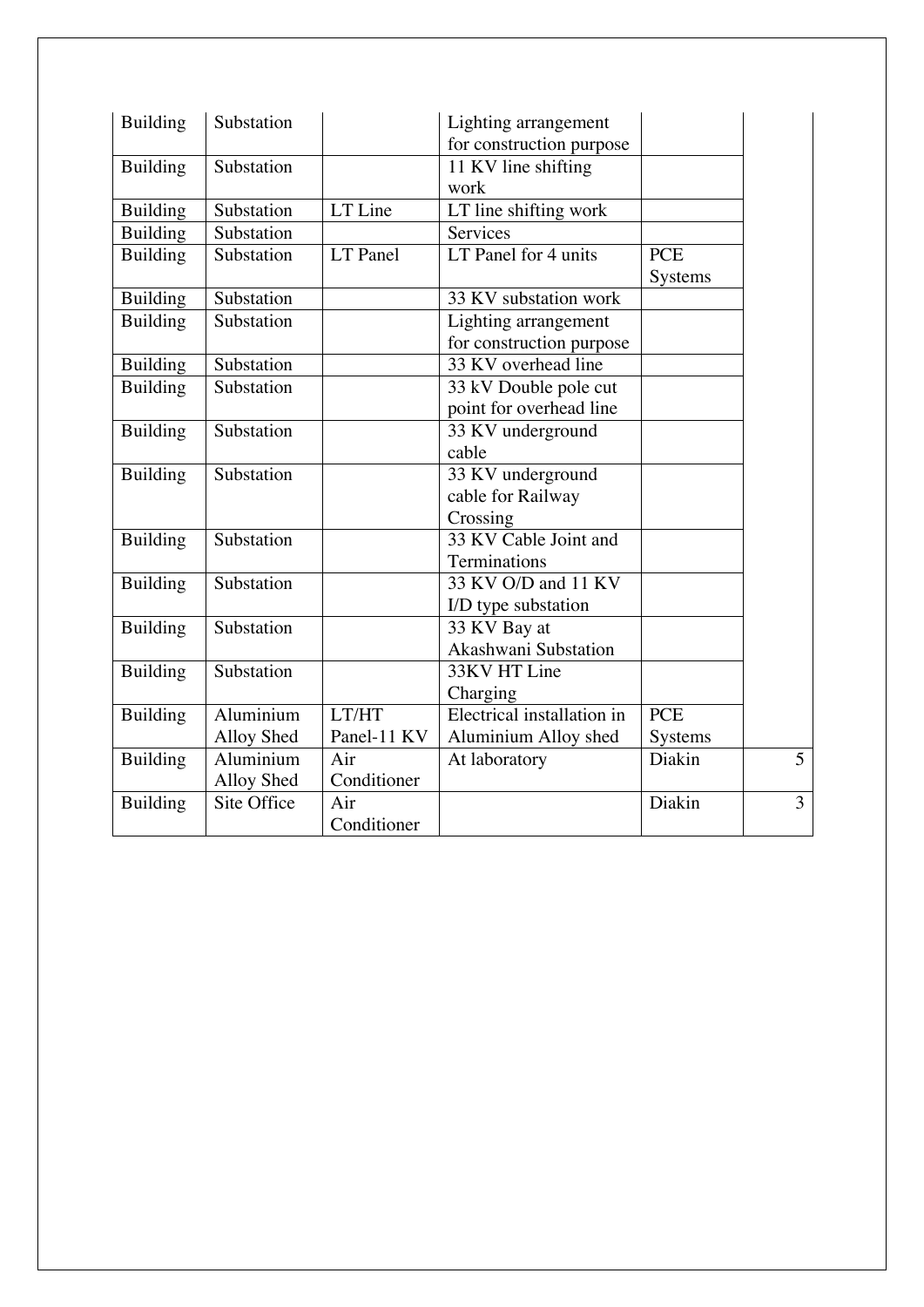| Category  | <b>Shed</b>       | <b>Description</b>        | <b>Make</b>               | Qty            |
|-----------|-------------------|---------------------------|---------------------------|----------------|
|           | <b>Location</b>   |                           |                           | <b>Actual</b>  |
| Extrusion | Scrap Shed        | 18 MN & 10 MN Press &     | <b>SMS Meer India Ltd</b> | $\overline{2}$ |
|           |                   | accessories               |                           |                |
| Extrusion | Scrap Shed        | Belt No.3 for stretcher   | SMS Meer India Ltd        | $\overline{2}$ |
|           |                   | Feeding                   |                           |                |
| Extrusion | <b>Scrap Shed</b> | <b>Ageing Furnace</b>     | SMS Meer India Ltd        | 3 Set          |
| Extrusion | <b>Scrap Shed</b> | <b>Ageing Furnace</b>     | <b>SMS Meer India Ltd</b> | 3 Set          |
| Extrusion | Scrap Shed        | Conveyor                  | SMS Meer India Ltd        | 2 Set          |
| Extrusion | Scrap Shed        | Kevlar Belt               | <b>SMS Meer India Ltd</b> | 3 Set          |
| Extrusion | <b>Scrap Shed</b> | Kevlar Belt               | SMS Meer India Ltd        | 2 Set          |
| Extrusion | <b>Scrap Shed</b> | Roller Conveyor           | SMS Meer India Ltd        | 1 Set          |
| Extrusion | Scrap Shed        | <b>Belt Conveyor</b>      | SMS Meer India Ltd        | 2 Set          |
| Extrusion | Scrap Shed        | Discharge Translator      | SMS Meer India Ltd        | 2 Set          |
| Extrusion | Scrap Shed        | Roller Conveyor           | <b>SMS Meer India Ltd</b> | 1 Set          |
| Extrusion | Scrap Shed        | <b>Tilting Table</b>      | SMS Meer India Ltd        | 1 Set          |
| Extrusion | <b>Scrap Shed</b> | Driver & frame            | SMS Meer India Ltd        | 1 Set          |
| Extrusion | Scrap Shed        | 10 MN items               | SMS Meer India Ltd        | 1 Set          |
| Extrusion | <b>Scrap Shed</b> | 10 MN items               | SMS Meer India Ltd        | 1 Set          |
| Extrusion | Scrap Shed        | 10 MN items               | <b>SMS Meer India Ltd</b> | 1 Set          |
| Extrusion | Scrap Shed        | 10 MN items               | SMS Meer India Ltd        | 1 Set          |
| Extrusion | Scrap Shed        | <b>MHS</b> Equipment      | SMS Meer India Ltd        | 1 Set          |
| Extrusion | Scrap Shed        | <b>MHS</b> Equipment      | SMS Meer India Ltd        | 1 Set          |
| Extrusion | <b>Scrap Shed</b> | Table, 10 MN              | SMS Meer India Ltd        | 1 Set          |
| Extrusion | Scrap Shed        | Table, 18 MN              | SMS Meer India Ltd        | 1 Set          |
| Extrusion | Scrap Shed        | Quench Assy               | SMS Meer India Ltd        | 1 Set          |
| Extrusion | Scrap Shed        | Quench Assy               | SMS Meer India Ltd        | 1 Set          |
| Extrusion | Scrap Shed        | Quench Assy               | <b>SMS Meer India Ltd</b> | 1 Set          |
| Extrusion | Scrap Shed        | Quench Assy               | SMS Meer India Ltd        | 1 Set          |
| Extrusion | Scrap Shed        | Quench Assy               | SMS Meer India Ltd        | 1 Set          |
| Extrusion | <b>Scrap Shed</b> | Items                     | SMS Meer India Ltd        | 1 Set          |
| Extrusion | Scrap Shed        | Items                     | SMS Meer India Ltd        | 1 Set          |
| Extrusion | Scrap Shed        | Items                     | SMS Meer India Ltd        | 1 Set          |
| Extrusion | Scrap Shed        | Items                     | SMS Meer India Ltd        | 1 Set          |
| Extrusion | Scrap Shed        | Items                     | SMS Meer India Ltd        | 1 Set          |
| Extrusion | Scrap Shed        | Socket                    | SMS Meer India Ltd        | 1 Lot          |
| Extrusion | Scrap Shed        | Clamp                     | SMS Meer India Ltd        | 30             |
| Extrusion | Scrap Shed        | Clamp                     | SMS Meer India Ltd        | 30             |
| Extrusion | Scrap Shed        | Socket                    | SMS Meer India Ltd        | 1 Lot          |
| Extrusion | Scrap Shed        | 10 MN Die Oven            | SMS Meer India Ltd        | 1 Set          |
| Extrusion | Scrap Shed        | 18 MN Die Oven            | SMS Meer India Ltd        | 1 Set          |
| Extrusion | Scrap Shed        | 10 MN log Heating Furnace | SMS Meer India Ltd        | 1 Set          |
| Extrusion | Scrap Shed        | 18 MN log Heating Furnace | SMS Meer India Ltd        | 1 Set          |
| Extrusion | Scrap Shed        | <b>Ageing Furnace</b>     | SMS Meer India Ltd        | 1 Set          |

## **PARCEL 2- EXTRUSION MACHINES**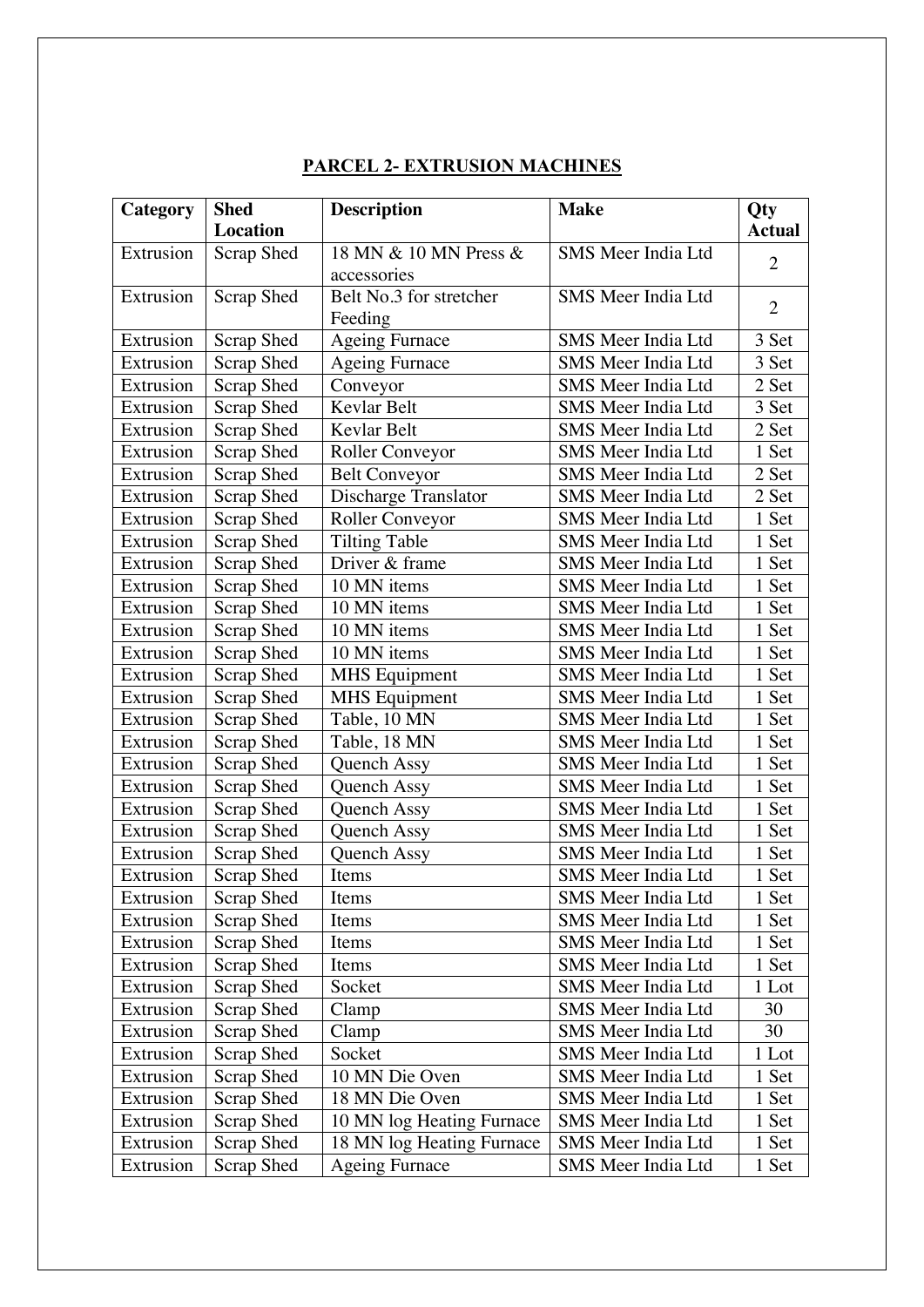| Extrusion | Scrap Shed        | Ageing Furnace - 10 MN       | SMS Meer India Ltd        | 1 Set        |
|-----------|-------------------|------------------------------|---------------------------|--------------|
| Extrusion | Scrap Shed        | Ageing Furnace - 18 MN       | SMS Meer India Ltd        | 1 Set        |
| Extrusion | Scrap Shed        | Ageing Furnace - 18 MN       | SMS Meer India Ltd        | 1 Set        |
| Extrusion | Scrap Shed        | <b>Billet Support</b>        | SMS Meer India Ltd        |              |
| Extrusion | Scrap Shed        | <b>Billet Support</b>        | SMS Meer India Ltd        | 1            |
| Extrusion | Scrap Shed        | $E \& A$ equipment           | SMS Meer India Ltd        | 1 Lot        |
| Extrusion | Scrap Shed        | $E \& A$ equipment           | SMS Meer India Ltd        | 1 Lot        |
| Extrusion | Scrap Shed        | $E \& A$ equipment           | SMS Meer India Ltd        | 1 Lot        |
| Extrusion | Scrap Shed        | $E \& A$ equipment           | SMS Meer India Ltd        | 1 Lot        |
| Extrusion | Scrap Shed        | Cold Saw for 18 MN           | SMS Meer India Ltd        | 1 Set        |
| Extrusion | Scrap Shed        | Cold Saw for 10 MN           | SMS Meer India Ltd        | 1 Set        |
| Extrusion | Scrap Shed        | Conveyor                     | SMS Meer India Ltd        | 1 Lot        |
| Extrusion | Scrap Shed        | Cylinder                     | SMS Meer India Ltd        | 1 Set        |
| Extrusion | Scrap Shed        | Cylinder                     | SMS Meer India Ltd        | 1 Set        |
| Extrusion | Scrap Shed        | Cylinder                     | SMS Meer India Ltd        | 4 Nos        |
| Extrusion | Scrap Shed        | Cylinder                     | SMS Meer India Ltd        | 2 Set        |
| Extrusion | Scrap Shed        | 70T Stretcher                | SMS Meer India Ltd        | 1 Set        |
| Extrusion | Scrap Shed        | 40T Stretcher                | SMS Meer India Ltd        | 1 Set        |
| Extrusion | Scrap Shed        | 10 MN Electrical erection    | SMS Meer India Ltd        | 1 Set        |
|           |                   | materials                    |                           |              |
| Extrusion | <b>Scrap Shed</b> | <b>Billet Container</b>      | <b>SMS Meer India Ltd</b> | 2 Nos        |
| Extrusion | Scrap Shed        | Instruments                  | SMS Meer India Ltd        | 1 Set        |
| Extrusion | Scrap Shed        | Instruments                  | SMS Meer India Ltd        | 1 Set        |
| Extrusion | Scrap Shed        | <b>Mechanical Equipments</b> | SMS Meer India Ltd        | $\text{lot}$ |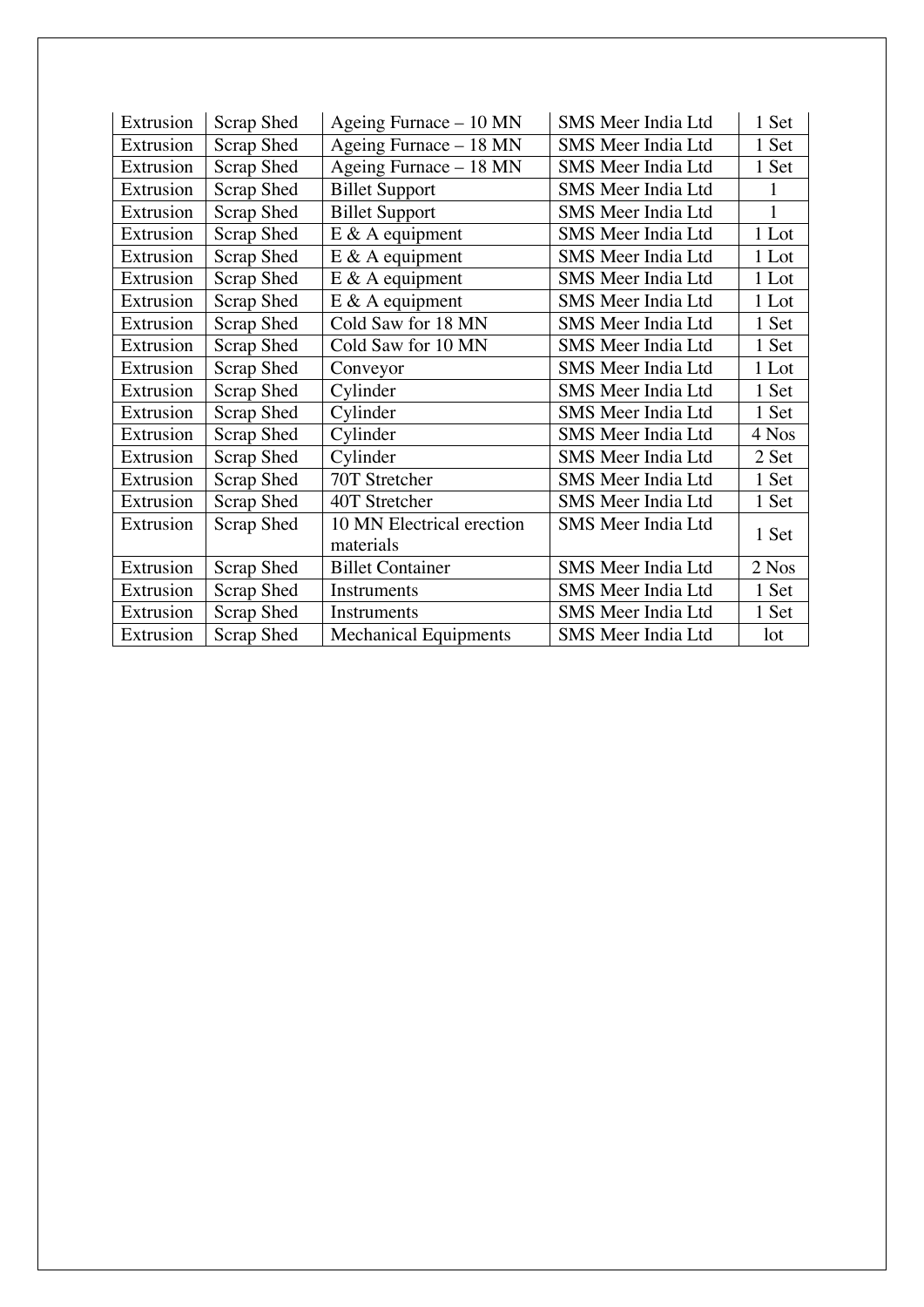## **PARCEL 3- HEATING FURNACES**

| Category | <b>Shed</b>             | <b>Type of</b>       | <b>Description</b>            | <b>Make</b> | Qty            |
|----------|-------------------------|----------------------|-------------------------------|-------------|----------------|
|          | Location                | <b>Machine</b>       |                               |             | <b>Actual</b>  |
| Furnace  | Aluminium               | Reverberatory        | Capacity - 10 Ton,            | Turnkey     | 10             |
|          | Aluminium               | Furnace              | Hydraulic Tilting Type, 2     | supply of   |                |
|          | Alloy Shed              | (Melting             | Furnace completely            | Furnaces    |                |
|          |                         | Furnace),            | installed and Rest            | by          |                |
|          |                         |                      | incomplete. These are used    | Thermal     |                |
|          |                         |                      | in hot trials                 | Systech     |                |
| Furnace  | Aluminium               | Reverberatory        | Capacity - 10                 | Turnkey     | 5              |
|          | Alloy Shed              | Furnace              | Ton, Hyraulic Tilting Type,   | supply of   |                |
|          |                         | (Holding             | 2 complete and for            | Furnaces    |                |
|          |                         | Furnace),            | remaining 3 only outer shell  | by          |                |
|          |                         |                      | fabrication                   | Thermal     |                |
|          |                         |                      |                               | Systech     |                |
| Furnace  | Aluminium               | <b>Ingot Casting</b> | Capacity - 200 Mould per      |             | $\mathbf{1}$   |
|          | Alloy Shed              | Conveyor Set         | Line, Mould Weight - 6 to 7   |             |                |
|          |                         |                      | Kg, 1 Caster complete rest    |             |                |
|          |                         |                      | molds are partially installed |             |                |
| Furnace  | Aluminium               | Melting              | Capacity - 2 Ton,             | Turnkey     | 3              |
|          | Alloy Shed              | Furnace              | Hydraulic pusher type with    | supply of   |                |
|          |                         | <b>Charger Set</b>   | hydraulic platform            | Furnaces    |                |
|          |                         |                      | extension, 1 charger set      | by          |                |
|          |                         |                      | complete - 2 incomplete       | Thermal     |                |
|          |                         |                      |                               | Systech     |                |
| Furnace  | Aluminium               | Chimney              | Size - 2900mm x 110 ft.       |             | $\mathbf{1}$   |
|          | Alloy Shed<br>Aluminium |                      | Size - 3800mm x 110 ft.       |             | 1              |
| Furnace  | Alloy Shed              | Chimney              |                               |             |                |
| Furnace  | Aluminium               | <b>Cyclone Dust</b>  | Capacity - 5000 CFM           |             | 3              |
|          | Alloy Shed              | <b>Collector Set</b> |                               |             |                |
| Furnace  | Aluminium               | Water                | Capacity - 8000 Ltr.          |             | $\mathbf{1}$   |
|          | Alloy Shed              | Scrubber             |                               |             |                |
| Furnace  | Aluminium               | Ductine Hood         | Capacity - 800 mm             |             | 3              |
|          | Alloy Shed              |                      |                               |             |                |
| Furnace  | Aluminium               | Furnace Oil          | Capacity - 40000 Ltr.         |             | 6              |
|          | Alloy Shed              | <b>Storage Tank</b>  |                               |             |                |
| Furnace  | Aluminium               | Furnace Oil          | Capacity - 5000 Ltr.          |             | 6              |
|          | Alloy Shed              | <b>Utility Tank</b>  |                               |             |                |
| Furnace  | Aluminium               | Furnace Oil          | Capacity - 2500 Ltr.          |             | $\overline{2}$ |
|          | Alloy Shed              | <b>Utility Tank</b>  |                               |             |                |
| Furnace  | Aluminium               | Universal            | Capacity - 5 KN               |             | $\mathbf{1}$   |
|          | Alloy Shed              | Testing              |                               |             |                |
|          |                         | Machine              |                               |             |                |
| Furnace  | Aluminium               | Digital              | Model - Rasneb                |             | $\mathbf{1}$   |
|          | Alloy Shed              | Rockwell cum         |                               |             |                |
|          |                         | <b>Brinell</b>       |                               |             |                |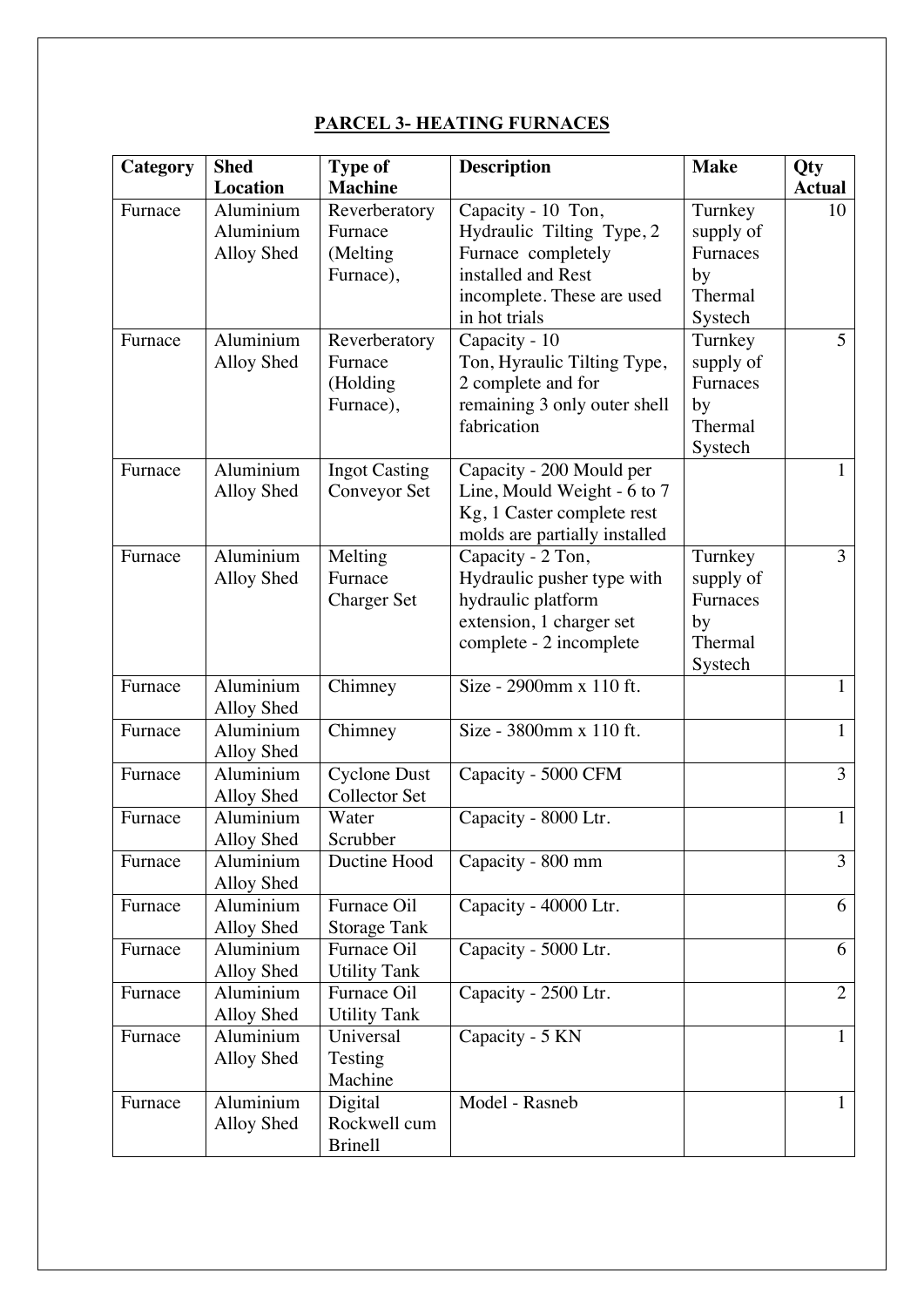|         |                         | Hardness<br>Tester                                   |                                                                                                                |                                    |                |
|---------|-------------------------|------------------------------------------------------|----------------------------------------------------------------------------------------------------------------|------------------------------------|----------------|
| Furnace | Aluminium<br>Alloy Shed | MicroStructure<br>Image<br>Analyser                  | MicroStructure Image<br>Analyser                                                                               |                                    |                |
| Furnace | Aluminium<br>Alloy Shed | <b>Band Saw</b><br>Machine                           | Double Column DCA160                                                                                           |                                    | 1              |
| Furnace | Aluminium<br>Alloy Shed | Density Index<br>Machine                             | Density Index Machine                                                                                          |                                    |                |
| Furnace | Aluminium<br>Alloy Shed | Nitrogen Plant                                       | Capacity - 10N Cu. Mtr. Per<br>Hr YOM-2015 - PSA                                                               | Spantek                            | 1              |
| Furnace | Aluminium<br>Alloy Shed | Metallography<br>Polishing<br>Machine                |                                                                                                                |                                    | 1              |
| Furnace | Aluminium<br>Alloy Shed | Metallography<br>Belt                                |                                                                                                                |                                    | 1              |
| Furnace | Aluminium<br>Alloy Shed | <b>Induced Draft</b><br>Fan.                         | Capacity - 3 HP, 2 un<br>installed. (As per last report<br>25HP                                                |                                    | $\overline{2}$ |
| Furnace | Aluminium<br>Alloy Shed | <b>Inducted Draft</b><br>Fan                         | capacity - 40 HP, 2 Nos. un-<br>Installed, 1-installed at water<br>scrubber part. (As per last<br>report 25HP) |                                    | 3              |
| Furnace | Copper<br>Alloy Shed    | Copper<br>Melting<br>Furnace                         | Tilting type, furnance oil<br>fired with H & P unit make                                                       |                                    | $\overline{2}$ |
| Furnace | Copper<br>Alloy Shed    | Graphite<br>Crucible                                 |                                                                                                                |                                    | $\overline{4}$ |
| Furnace | Fabrication<br>Shed     | Sklenner<br><b>Furnace Shell</b>                     | partly complete                                                                                                |                                    | 1              |
| Furnace | Copper<br>Alloy Shed    | Heat<br>Treatment<br>Furnace                         | partly complete                                                                                                |                                    | $\overline{2}$ |
| Furnace | Fabrication<br>Shed     | Hardening<br><b>Furnace Shell</b>                    | partly complete                                                                                                |                                    | 1              |
| Furnace | Aluminium<br>Alloy Shed | <b>Water Tank</b>                                    | Capacity - 8000 Ltr.-1 and<br>5000<br>$l$ trs $-2$                                                             |                                    | 3              |
| Furnace | Aluminium<br>Alloy Shed | Digital<br>Temperature<br>Controller<br>Thermocouple | Capacity - 0 to 12000 Deg<br>$C, K$ - Type                                                                     |                                    | 8              |
| Furnace | Aluminium<br>Alloy Shed | RO system                                            |                                                                                                                | Ion<br>Exchange<br>(India)<br>Ltd. | $\mathbf{1}$   |
| Furnace | Aluminium<br>Alloy Shed | Power<br>Conditioner                                 | <b>Power Conditioner EVXX</b>                                                                                  | Consul<br>Digital                  | 6              |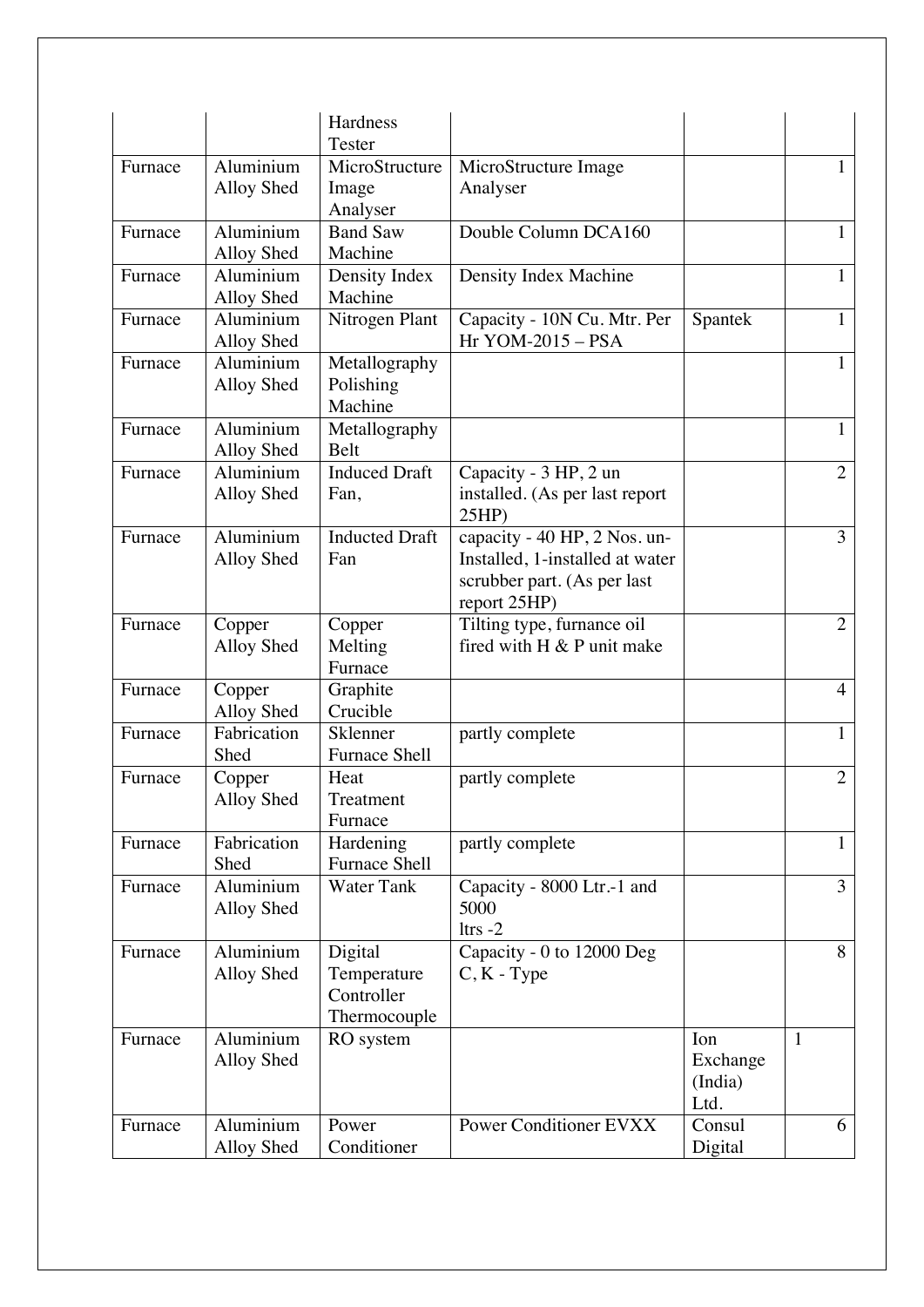| Furnace | Aluminium<br>Alloy Shed | <b>UPS</b>            | Kept at Laboratory            | Emerson<br><b>Network</b><br>Power<br><b>UPS</b> |   |
|---------|-------------------------|-----------------------|-------------------------------|--------------------------------------------------|---|
| Furnace | Aluminium               | <b>Sheet Bending</b>  | installed in front of Furnace |                                                  |   |
|         | Alloy Shed              | machine               | no.9                          |                                                  |   |
| Furnace | Aluminium               | Vacuum                | Vacuum density Tester, kept   |                                                  |   |
|         | Alloy Shed              | <b>Density Tester</b> | at Laboratory                 |                                                  |   |
| Furnace | Aluminium               | hydraulic press       | big five, small three $+1$    | Nikhil                                           | 9 |
|         | Alloy Shed              | machine               |                               | Hydraulic                                        |   |
| Furnace | Copper                  | Furnace Oil           | <b>Blue Colour</b>            |                                                  |   |
|         | Allloy Shed             | Tank                  |                               |                                                  |   |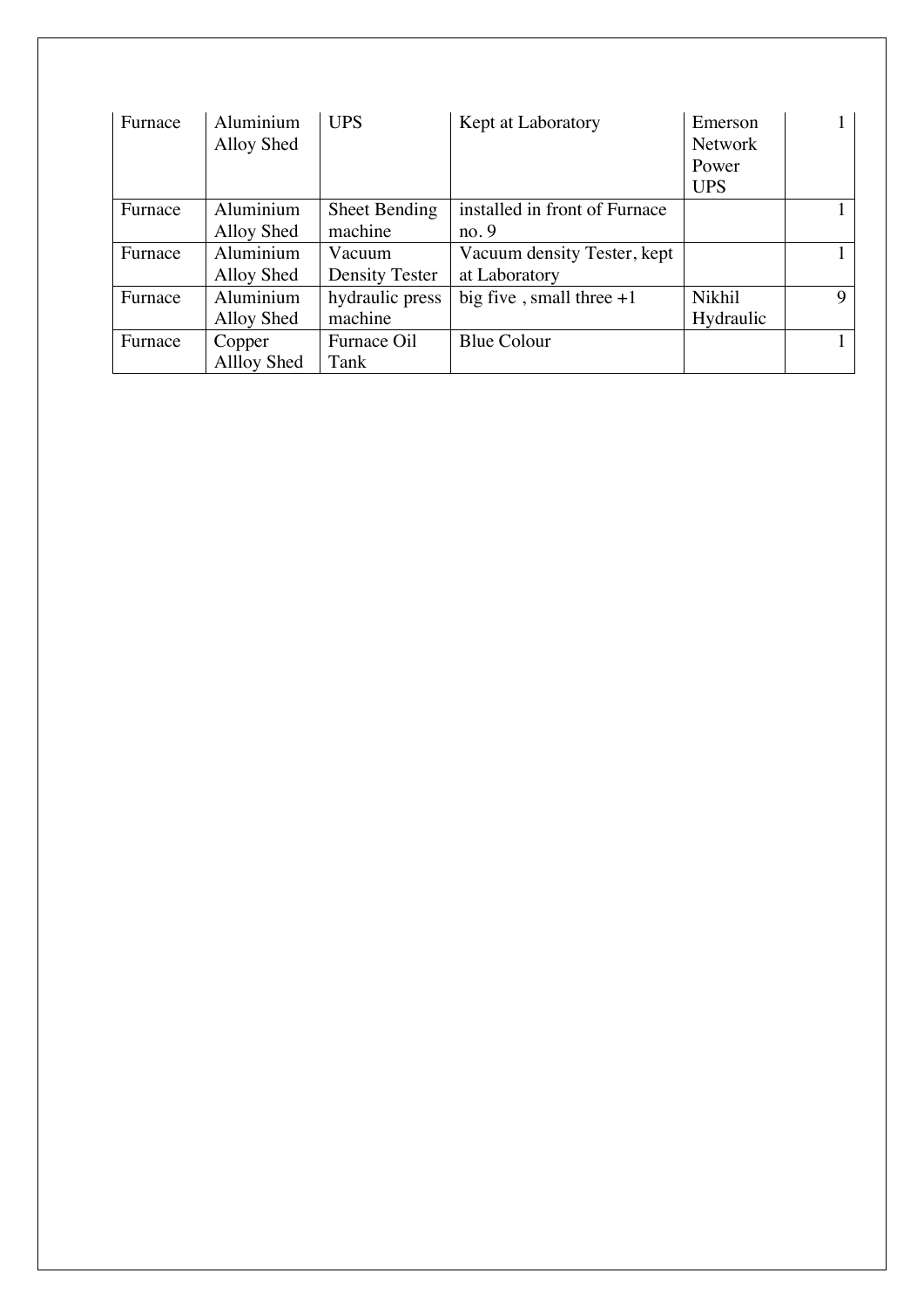### **PARCEL 4 – HAMMER MACHINES**

| Category | <b>Shed</b><br><b>Location</b> | <b>Type of Machine</b>         | <b>Description</b>             | <b>Make</b> | <b>Qty</b><br><b>Actual</b> |
|----------|--------------------------------|--------------------------------|--------------------------------|-------------|-----------------------------|
| Hammer   | Forging Shed                   | <b>Friction Drop Hammer</b>    | Capacity - 1 Ton               | Rattan      |                             |
| Hammer   | Forging Shed                   | <b>Friction Drop Hammer</b>    | Capacity - 3.5 Ton             | Rattan      |                             |
| Hammer   | Forging Shed                   | <b>Friction Drop Hammer</b>    | Capacity - 0.75 Ton            | Rattan      | 5                           |
| Hammer   | Forging Shed                   | <b>Friction Drop Hammer</b>    | Capacity - 1.5 Ton             | Rattan      |                             |
|          |                                |                                | (Uninstalled)                  |             |                             |
| Hammer   | Forging Shed                   | <b>Friction Drop Hammer</b>    | Capacity - 2 Ton               | Rattan      |                             |
| Hammer   | Forging Shed                   | Heating Furnace for            | Capacity - 250 Kg              |             |                             |
|          |                                | 0.75Ton hammer,                |                                |             | 1                           |
| Hammer   | Forging Shed                   | Heating Furnace for            | Capacity - 300 Kg              |             | $\mathbf{1}$                |
|          |                                | 1.0Ton hammer,                 |                                |             |                             |
| Hammer   | Forging Shed                   | Heating Furnace for            | Capacity - 400 Kg              |             | $\mathbf{1}$                |
|          |                                | 1.5Ton hammer,                 |                                |             |                             |
| Hammer   | Forging Shed                   | Heating Furnace for            | Capacity - 500 Kg              |             | $\mathbf{1}$                |
|          |                                | 2Ton hammer,                   |                                |             |                             |
| Hammer   | Forging Shed                   | Heating Furnace for            | Capacity - 600 Kg              |             | 1                           |
|          |                                | 2.5Ton hammer,                 |                                |             |                             |
| Hammer   | Forging Shed                   | Heating Furnace for            | Capacity - 700 Kg              |             | $\mathbf{1}$                |
|          |                                | 3.5Ton hammer,                 |                                |             |                             |
| Hammer   | Forging Shed                   | <b>Power Press</b>             | Capacity - 100 Ton             | Rattan      | $\mathbf{1}$                |
| Hammer   | Forging Shed                   | <b>Power Press</b>             | Capacity - 150 Ton             | Rattan      | $\mathbf{1}$                |
| Hammer   | Forging Shed                   | <b>Power Press</b>             | Capacity - 200 Ton             | Rattan      | $\mathbf{1}$                |
| Hammer   | Forging Shed                   | <b>Power Press</b>             | Capacity - 300 Ton             | Rattan      | $\mathbf{1}$                |
| Hammer   | Forging Shed                   | <b>Power Press</b>             | Capacity - 400 Ton             | Rattan      | $\mathbf{1}$                |
| Hammer   | Forging Shed                   | <b>Shot Blasting Machine</b>   | Size - 48", Capacity -         | Rattan      | $\mathbf{1}$                |
|          |                                |                                | $250$ Kg/hr                    |             |                             |
| Hammer   | Forging Shed                   | <b>Shot Blasting Machine</b>   | Size - $27" x 48",$            | Rattan      | $\mathbf{1}$                |
|          |                                |                                | Capacity - 250 Kg/Hr           |             |                             |
| Hammer   | Forging Shed                   | <b>Shot Blasting Machine</b>   | Size - 36" x 42",              | Rattan      | $\mathbf{1}$                |
|          |                                |                                | Capacity - 250 Kg / Hr         |             |                             |
|          | Hammer   Forging Shed          | <b>Billet Shearing Machine</b> | $Size - 3"$                    | Rattan      | $\mathbf{1}$                |
| Hammer   | Forging Shed                   | <b>Billet Shearing Machine</b> | $Size - 2"$                    | Rattan      | $\mathbf{1}$                |
| Hammer   | Forging Shed                   | <b>Billet Shearing Machine</b> | $Size - 4"$                    | Rattan      | $\mathbf{1}$                |
| Hammer   | Forging Shed                   | <b>Pressure Release</b>        | <b>Pressure Release</b>        |             | $\overline{8}$              |
|          |                                | machines                       | machines, kept behind          |             |                             |
|          |                                |                                | <b>Billet Shearing Machine</b> |             |                             |
| Hammer   | Forging Shed                   | <b>Hammer Parts</b>            | Dies and other parts           | Rattan      | 20                          |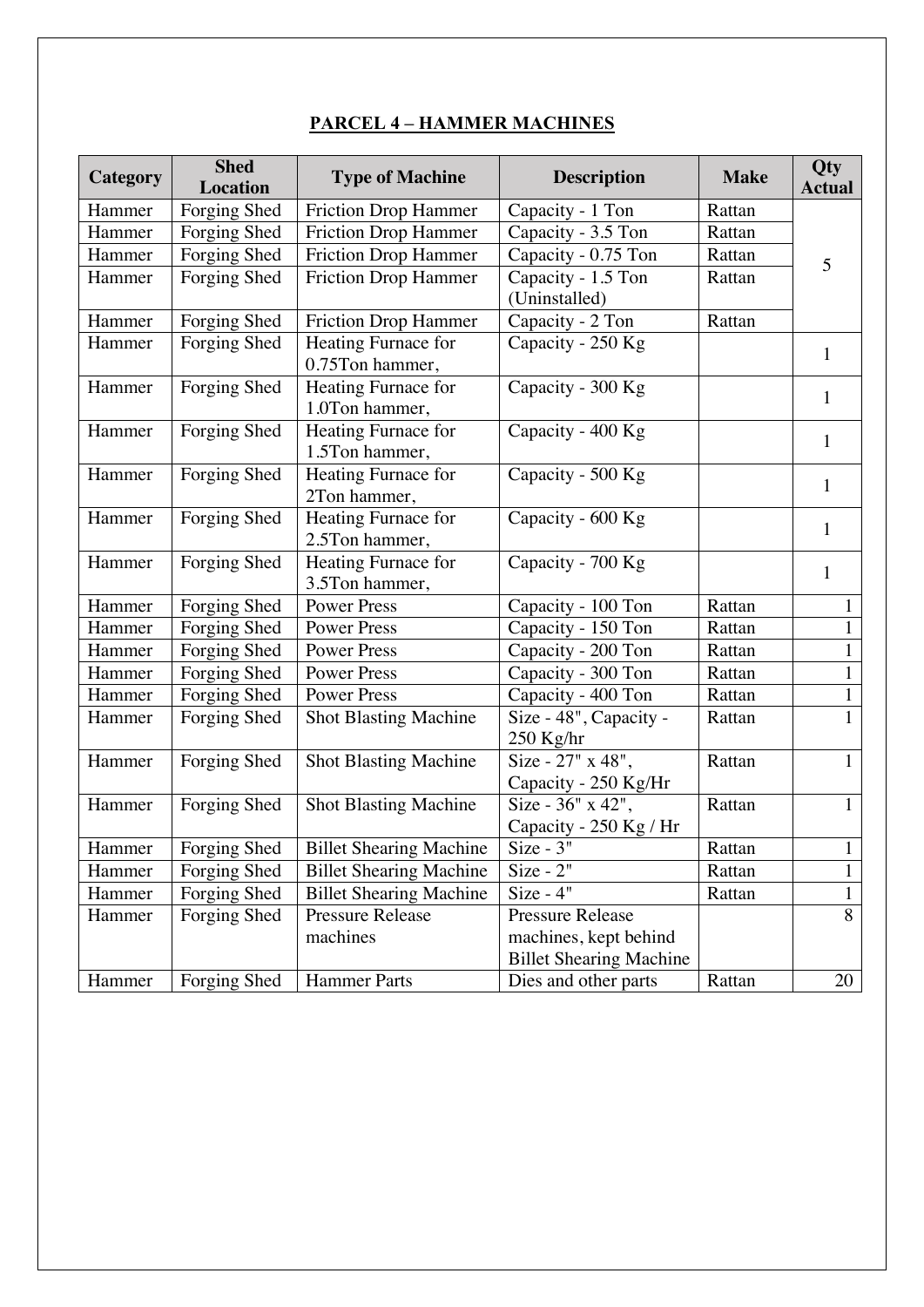### **PARCEL 5 – CNC MACHINES**

| Category                | <b>Shed</b><br><b>Location</b> | <b>Type Of</b><br><b>Machine</b>                       | <b>Description</b>                                                                                                                                                           | <b>Make</b>                                  | Qty<br><b>Actual</b> |
|-------------------------|--------------------------------|--------------------------------------------------------|------------------------------------------------------------------------------------------------------------------------------------------------------------------------------|----------------------------------------------|----------------------|
| <b>CNC</b>              | Machine Shed                   | <b>CNC</b><br><b>TURNING</b><br><b>CENTER</b>          | Chuck Size - 250 Mm,<br>Max. Turning Dia. - 370<br>Mm, Max. Turning Length<br>$-670$ Mm,<br>3000 RPM, Mega Jobber.                                                           | <b>ACE</b><br><b>DESIGNERS</b><br>LIMITED.   | 3                    |
| <b>CNC</b>              | Machine Shed                   | <b>CNC</b><br><b>TURNING</b><br><b>CENTER</b>          | Chuck Size - 165 Mm,<br>Max. Turning Dia. - 200<br>Mm, Max. Turning Length<br>- 262 Mm, 4500 RPM.<br>Smartum, CNC Lathe<br><b>Fully Packed With</b><br><b>FANUC Software</b> | Lakshmi<br>Machine<br>Works<br>Ltd.          | 3                    |
| $\overline{\text{CNC}}$ | <b>Machine Shed</b>            | <b>CNC</b><br><b>TURNING</b><br><b>CENTER</b>          | LX-20T, L3 CNC, Packed<br><b>With FANUC</b>                                                                                                                                  | Lakshmi<br>Machine<br>Works<br>Ltd.          | 3                    |
| <b>CNC</b>              | Machine Shed                   | <b>CNC</b><br><b>TURNING</b><br><b>CENTER</b>          | Chuck Size - 200 Mm,<br>Max. Turning Dia. - 265<br>Mm, Max. Turning Length<br>- 400 Mm, 4000 RPM                                                                             | Jyoti CNC<br>Automation<br>Ltd.              | 3                    |
| <b>CNC</b>              | <b>Machine Shed</b>            | Vertical<br>Machine<br>Center                          | Table Size - 1000 X 450<br>Mm, Pallet Size - 800 X<br>430<br>Mm                                                                                                              | <b>Bharat Fritz</b><br>Werner Ltd.           | 1                    |
| <b>CNC</b>              | Machine Shed                   | Vertical<br>Machine<br>Center                          | Table Size - 1250 X 600<br>Mm, Pallet Size - 1050 X<br>510 Mm                                                                                                                | <b>Bharat Fritz</b><br>Werner Ltd.           | 1                    |
| <b>CNC</b>              | Machine Shed                   | <b>High Speed</b><br>Horizontal<br>Machining<br>Center | Pallet Size - 500 X 500<br>Mm                                                                                                                                                | <b>Bharat Fritz</b><br>Werner Ltd.           | 1                    |
| <b>CNC</b>              | Machine Shed                   | Electric<br>Discharge<br>Machine                       | Work Tank Size - 2100 X<br>1050 X 650                                                                                                                                        | Electronica<br>Hightech<br>Machine<br>Tools. | $\overline{2}$       |
| C <sub>N</sub>          | <b>Machine Shed</b>            | Conventional<br>Lathe<br>Machine                       | Model - Olympic,<br>Capacity - 7"                                                                                                                                            | Jamnagar<br>Machine<br>Tools.                | $\overline{4}$       |
| $\overline{\text{CNC}}$ | Machine Shed                   | Conventional<br>Lathe<br>Machine                       | Model - Olympic,<br>Capacity - 9"                                                                                                                                            | Jamnagar<br>Machine<br>Tools.                | $\overline{2}$       |
| <b>CNC</b>              | Machine Shed                   | Conventional<br>Lathe<br>Machine                       | Model - Olympic,<br>Capacity - 10"                                                                                                                                           | Jamnagar<br>Machine<br>Tools.                | $\overline{2}$       |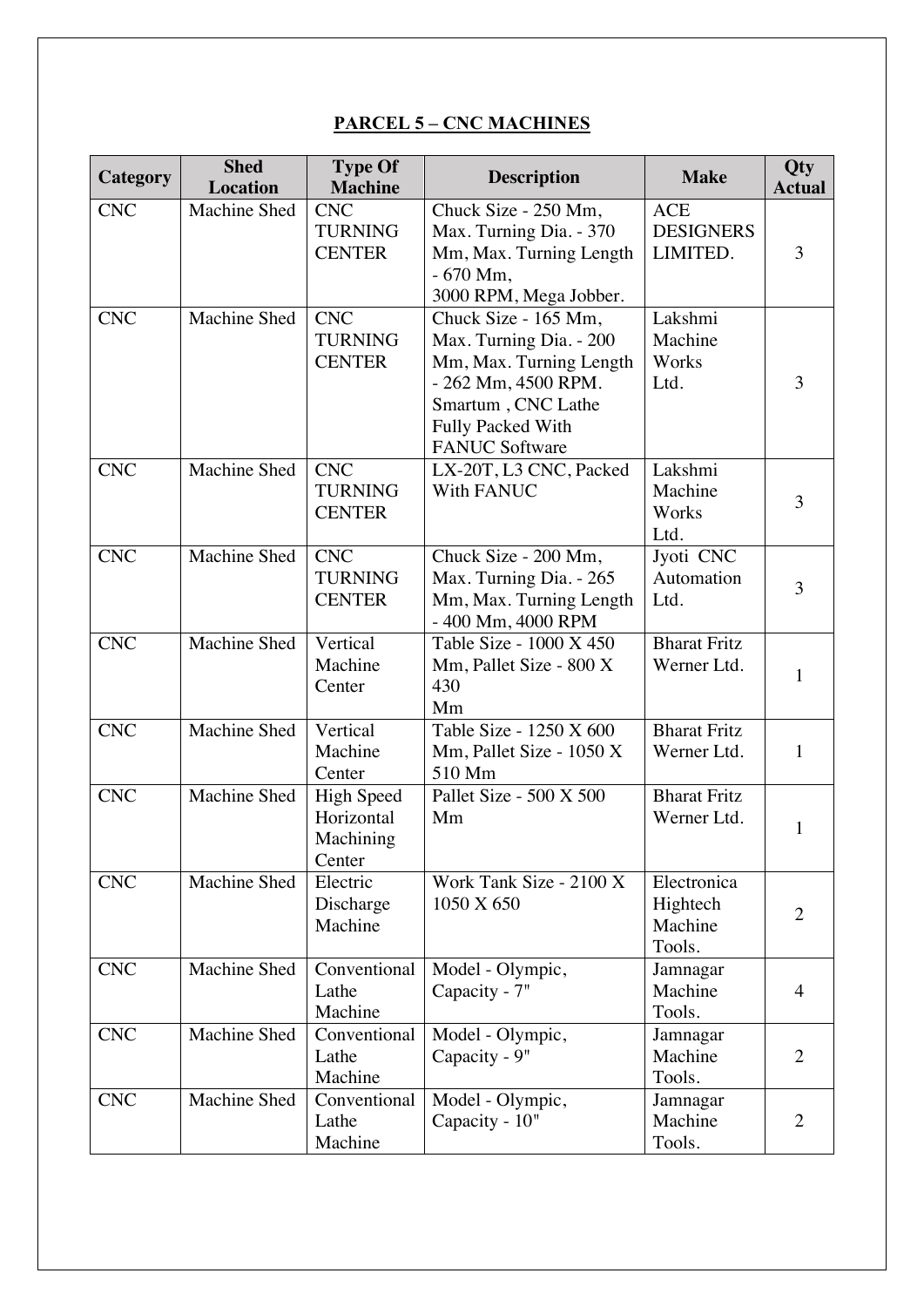| <b>CNC</b> | Machine Shed Spark          | Erosion Oil | Drums -3 Capacity In<br>Litres Not Known, But<br>Kept In Packed Condition |  |
|------------|-----------------------------|-------------|---------------------------------------------------------------------------|--|
| <b>CNC</b> | Machine Shed   Hand Trolley |             | For Material Handling,<br>Kept Besides EDM<br>Machine                     |  |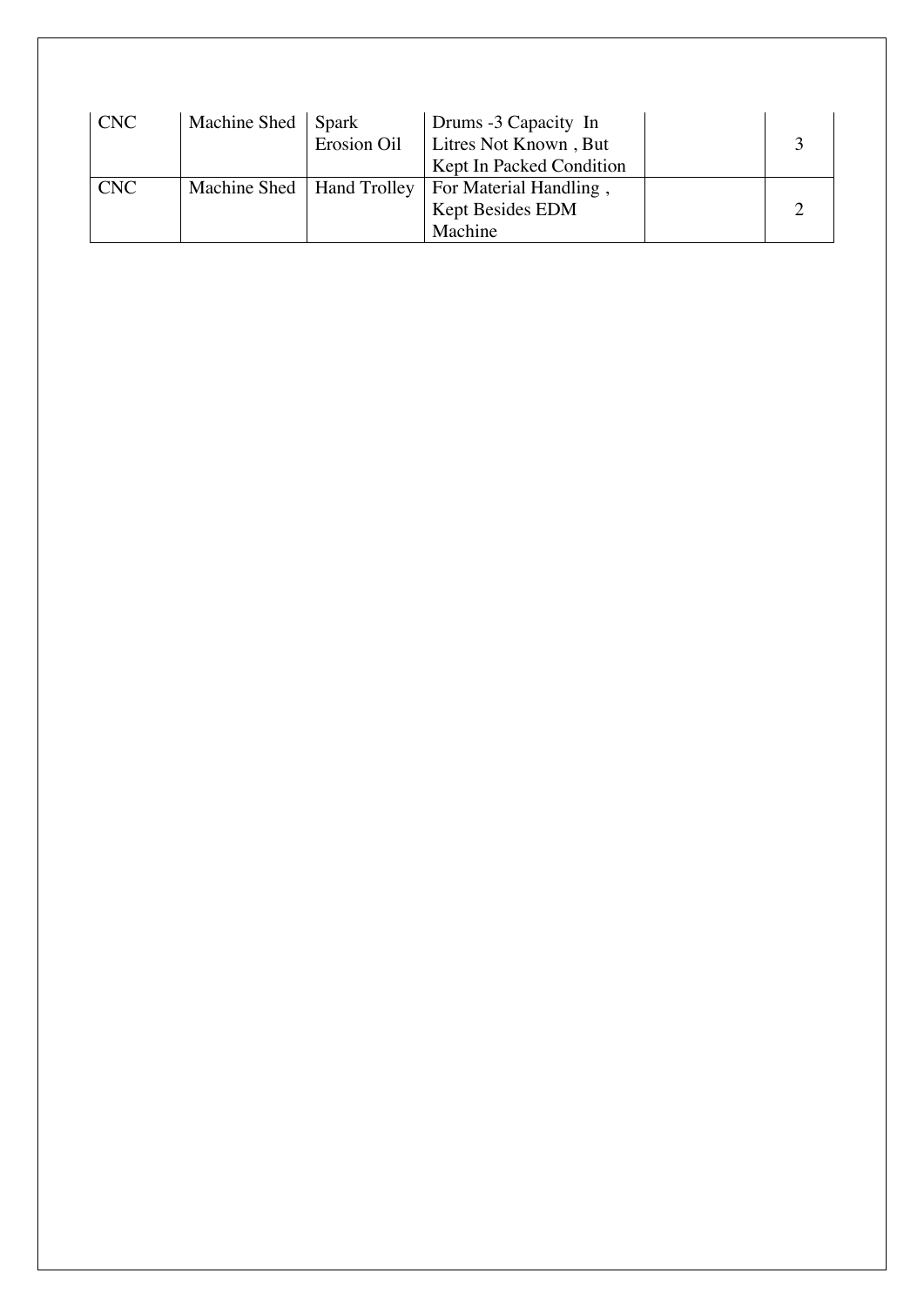| Category   | <b>Shed</b><br><b>Location</b> | <b>Type of Machine</b>               | <b>Description</b>                                                                                     | <b>Make</b>           | Qty<br><b>Actual</b> |
|------------|--------------------------------|--------------------------------------|--------------------------------------------------------------------------------------------------------|-----------------------|----------------------|
| electrical | Aluminium<br>Alloy Shed        | Transformer                          | Capacity - 2500 KVA                                                                                    |                       | $\mathbf 1$          |
| electrical | Forging<br>Shed                | Distribution<br>Transformer          | CAHORS make 1600<br>KVA,<br>11kV/0.433 kV Oil<br><b>Type Distribution</b><br>Transformer               | <b>CAHORS</b>         | 1                    |
| electrical | Machine<br>Shed                | Distribution<br>Transformer          | CAHORS make 630<br>KVA,<br>11kV/0.433 kV Oil<br><b>Type Distribution</b><br>Transformer                | <b>CAHORS</b>         | $\mathbf{1}$         |
| electrical | Forging<br>Shed                | Panels                               | Panels and Switch<br>gears                                                                             | <b>PCE</b><br>Systems | 11                   |
| electrical | Machine<br>Shed                | Panels                               | Panels and Switch<br>gears                                                                             | <b>PCE</b><br>Systems | 14                   |
| electrical | Scrap Shed                     | Panels                               | Panel, kept in from of<br>Store -4                                                                     | <b>PCE</b><br>Systems | 1                    |
| electrical | Substation                     | Power<br>Distribution<br>Transformer | Installed at substation<br>for commercial LT<br>connection Capacity -<br>315 KVA Bharat<br>Electricals |                       | 1                    |
| other      | Aluminium<br>Alloy Shed        | Air Compressor                       | Air Compressor -<br><b>ELGI</b>                                                                        | <b>ELGI</b>           | 1                    |
| other      | Scrap Shed                     | <b>Hand Magnet</b>                   | Size - 100 x 100 x 10<br>mm, kept at Store -3                                                          |                       | 3                    |
| other      | Forging<br>Shed                | Air Compressor                       | Air Compressor with<br>Reciver & Dryer                                                                 | <b>ELGI</b>           | $\overline{2}$       |
| other      | Forging<br>Shed                | Oil Storage Tank                     |                                                                                                        |                       | 3                    |
| other      | Forging<br>Shed                | Oil Storage Tank                     |                                                                                                        |                       | $\mathbf{1}$         |
| other      | Scrap Shed                     | Fork Lift                            | Fork Lift, Capacity - 3<br>Ton, observed one at<br>site                                                | Voltas                | 1                    |
| other      | Near Scrap<br>Shed             | Weighing Bridge                      | Capacity - 60 MT<br>(Uninstalled)                                                                      |                       | 1                    |
| other      | Dross Shed                     | <b>Weighing Balance</b>              | Capacity - 5 MT                                                                                        |                       | 1                    |
| other      | Scrap Shed                     | Weighing Balance                     | Capacity - 1 MT                                                                                        |                       | $\mathbf{1}$         |

## **PARCEL 6 – CNC MACHINES**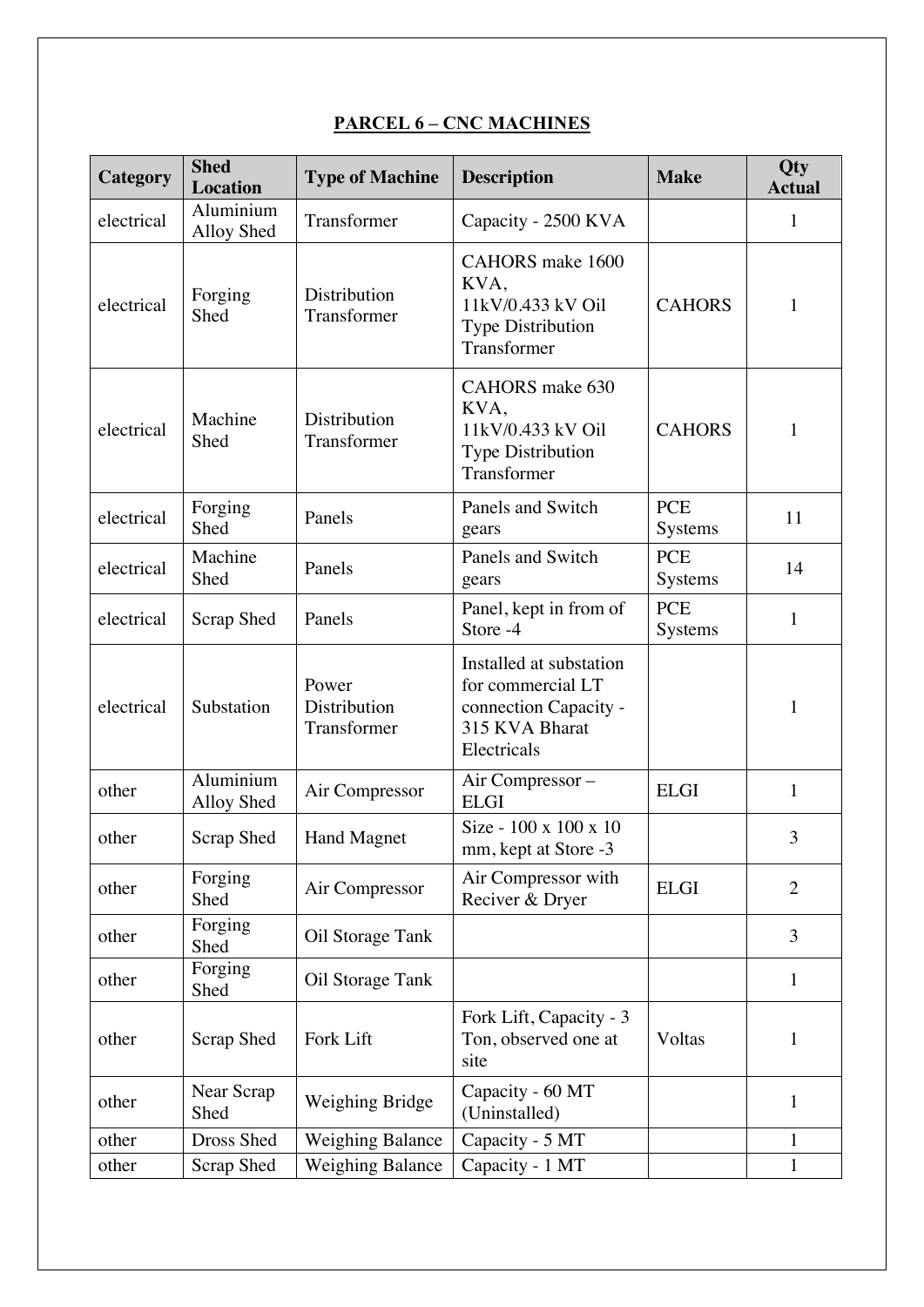| other | Substation              | D.G.SET                              | Capacity-25 KVA<br>(Valuation report<br>63KVA)                                                                                                | <b>KOEL</b>                    | $\mathbf{1}$   |
|-------|-------------------------|--------------------------------------|-----------------------------------------------------------------------------------------------------------------------------------------------|--------------------------------|----------------|
| other | Aluminium<br>Alloy Shed | D.G.SET                              | Capacity- 600 KVA                                                                                                                             | <b>KOEL</b>                    | $\mathbf{1}$   |
| other | Scrap Shed              | <b>Pallet Truck</b>                  | Kept at Store-2                                                                                                                               | Jaldoot<br>Metals<br>Pvt. Ltd. | 1              |
| other | Machine<br>Shed         | D.G.SET                              | DG Set - yom 2007<br><b>200KVA</b>                                                                                                            | <b>KOEL</b>                    | 1              |
| other | Dross Shed              | <b>LOADER NEW</b><br><b>HOLLAND</b>  |                                                                                                                                               | Alandi<br><b>Motors</b>        | 1              |
| other | Dross Shed              | Tanker                               | Tanker (4 KL)<br>Mounted on truck,                                                                                                            | Alandi<br><b>Motors</b>        | $\mathbf{1}$   |
| other | Dross Shed              | <b>Tractor Balwan</b><br>with trolly | Force Balwan 400, 40<br>HP Tractor with<br>Trolley.                                                                                           | Alandi<br><b>Motors</b>        | 1              |
| other |                         |                                      | <b>Pollution Control</b><br><b>Equipment for Fume</b><br>Extraction<br>System-Parts &<br>Segment of stack                                     |                                | LS             |
| other |                         |                                      | <b>Pollution Control</b><br><b>Equipment for Fume</b><br>Extraction<br>System-Bag Filter                                                      |                                | LS             |
| other | Aluminium<br>Alloy Shed | <b>Standing Fan</b>                  | <b>Standing Fan</b>                                                                                                                           |                                | $\overline{4}$ |
| other | Aluminium<br>Alloy Shed | Motor Bike                           | MH40 AU 9959,<br>Honda CD 110,<br>Kept at Laboratory                                                                                          |                                | 1              |
| other | Aluminium<br>Alloy Shed | Check Weights<br>(Baat)              | 50 KGS, kept near Air<br>Compressor.                                                                                                          |                                | 500 kgs        |
| other | Aluminium<br>Alloy Shed | Furniture                            | Furniture                                                                                                                                     |                                | LOT            |
| other | Aluminium<br>Alloy Shed | Store -1                             | Store -1, Almirah and<br>machine and<br>consumable parts, such<br>as Oil, cloth pieces<br>(chindi), Green Net,<br>Consul machine -2,<br>tools |                                | LOT            |
| other | Aluminium<br>Alloy Shed | <b>Induction Motor</b><br>Pump       | <b>Big Size</b>                                                                                                                               |                                | $\mathbf{1}$   |